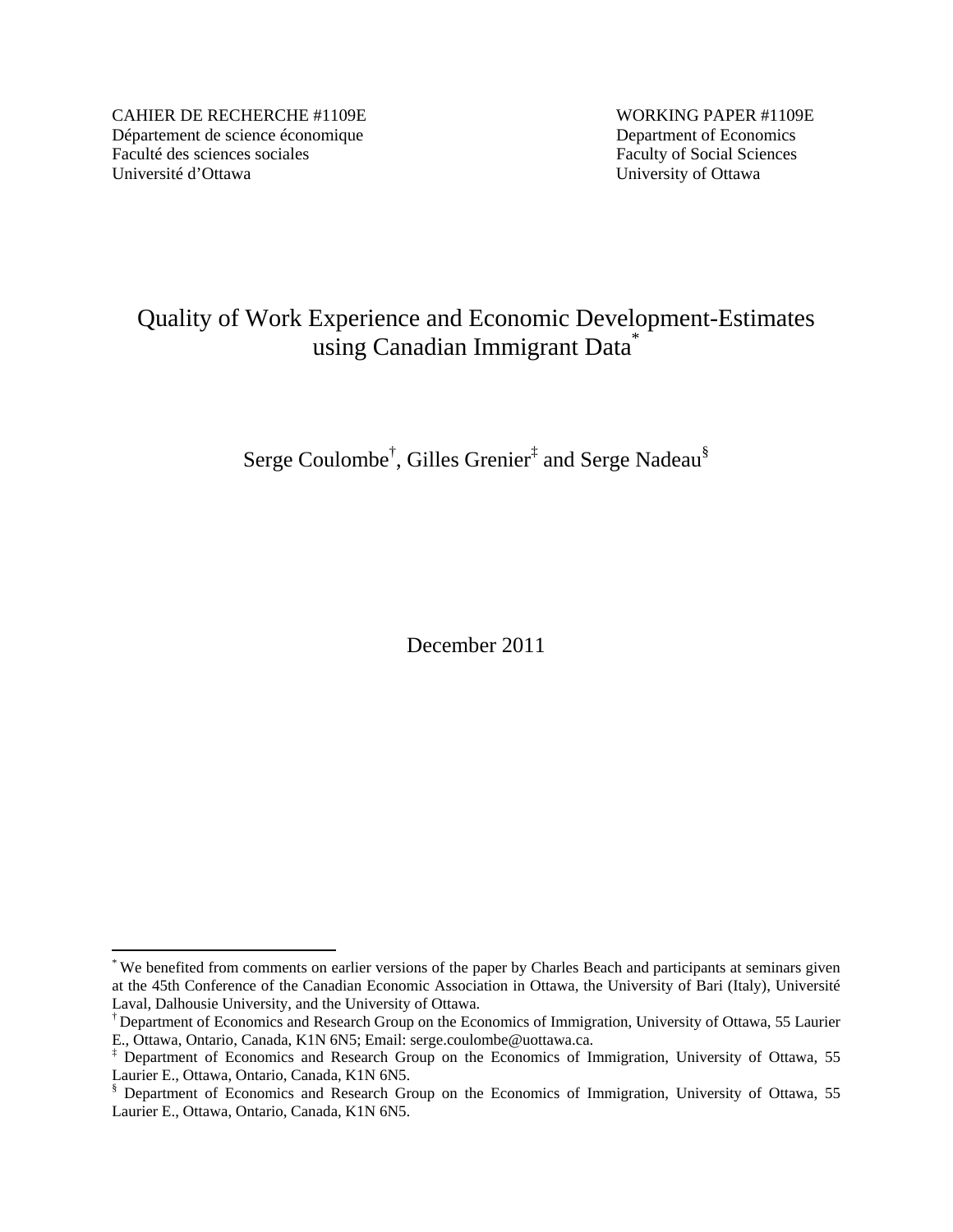#### *Abstract*

*There is increasing evidence in the economic development literature that the quality of schooling considerably varies across countries that are at different stages in their economic development. However, an issue that has been overlooked is the role of the quality of work experience in explaining differences in economic development. This paper uses Canadian census data on immigrant earnings to show that per capita GDP in the country of origin can be used as a quality indicator for both education and work experience. Coefficients estimated from immigrant earnings regressions are then used to estimate the effects of difference in human capital quality on development gaps between rich and poor countries. The analysis shows that while differences in the quality of schooling account for substantial differences in living standards across countries, differences in the quality of work experience can account for even more. Policywise, our results suggest that the immediate effects of improving the quality and the quantity of schooling in less-developed countries might be rather limited if labour-market institutions and ways of doing things are not changed at the same time to improve the quality of work experience.* 

**Key words:** *Quality of human capital, work experience, immigrant earnings, quality of schooling, economic development.*

**JEL Classification**: O15, J61, J24, 047, 057.

#### *Résumé*

*La littérature sur le développement économique reconnait de plus en plus que la qualité de l'éducation varie considérablement d'un pays à l'autre selon le stade de développement. Cependant, une question qui a été ignorée jusqu'à maintenant est la contribution de la qualité de l'expérience de travail à l'explication des écarts de niveaux de vie entre les pays. L'analyse présentée dans ce document utilise des données canadiennes de recensement sur les salaires des immigrants pour montrer que le PIB par habitant du pays d'origine peut être utilisé comme indicateur de qualité pour l'éducation et l'expérience de travail acquises dans ce pays. Les coefficients estimés à partir d'équations de régression des salaires des immigrants sont ainsi utilisés pour mesurer les effets de différences de qualité de capital humain sur les écarts de niveaux de vie entre les pays riches et les pays pauvres. Les résultats montrent que quoique la qualité de l'éducation soit un déterminant majeur des écarts de niveaux de vie, la qualité de l'expérience de travail est encore plus importante du point de vue quantitatif. En ce qui concerne les politiques de développement économique, les résultats de notre analyse donnent à penser que les bénéfices à court terme d'augmenter la qualité et la quantité de scolarité dans les pays pauvres sont plutôt faibles si les institutions et les façons de faire sur les marchés du travail ne sont pas en même temps changées pour améliorer la qualité de l'expérience de travail.* 

**Mots clés:** *Qualité du capital humain, expérience de travail, salaires des immigrants, qualité de l'éducation, développement économique.*

**Classification JEL**: O15, J61, J24, 047, 057.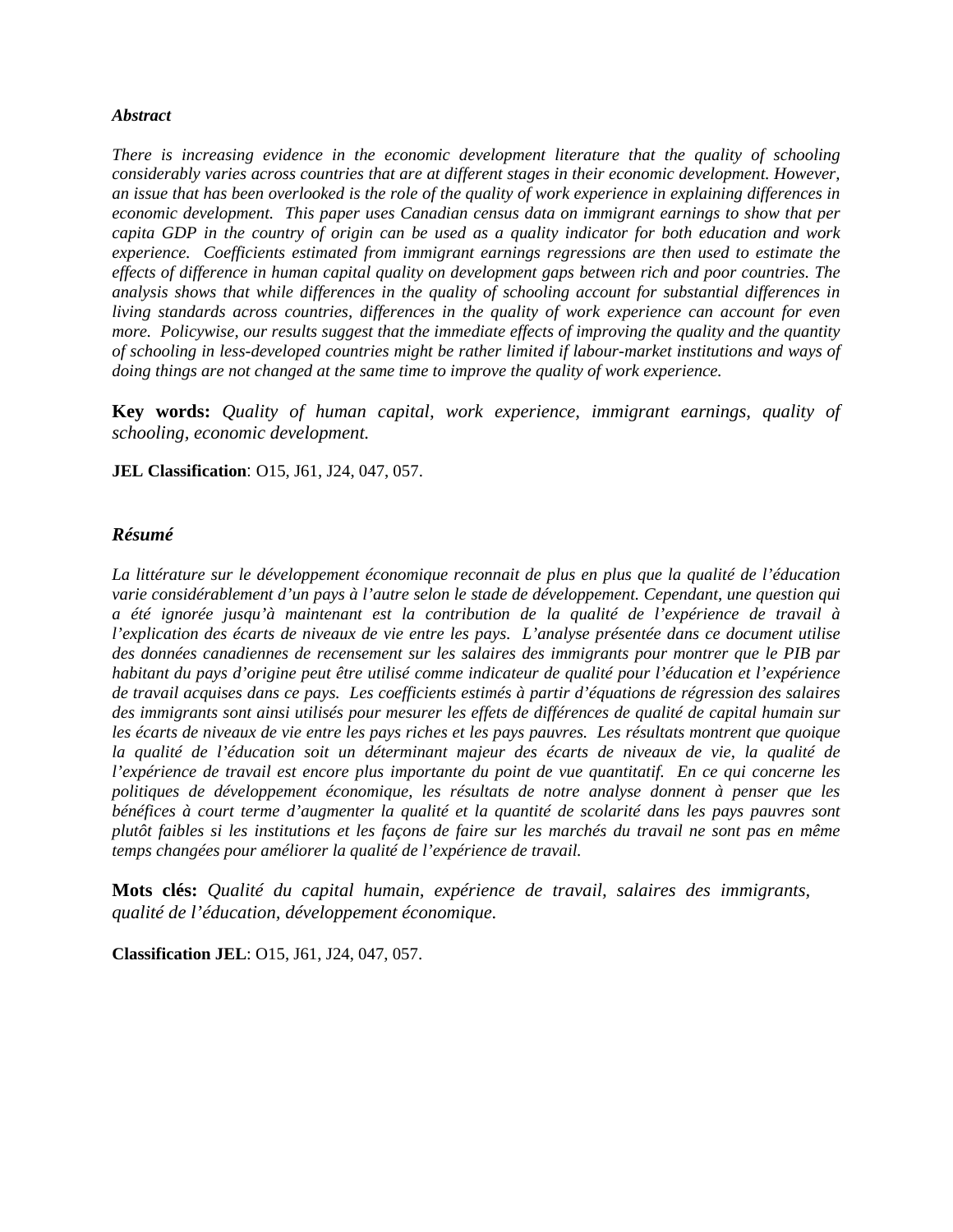## **1. Introduction**

It is now generally recognized in the economic growth literature that differences in human capital are an important determinant of disparities in economic development across countries (see, for example, the seminal contribution by Mankiw, Romer and Weil, 1992). In growth accounting empirical studies, those differences are typically defined in terms of gaps in input-based education measures such as school enrolment rates (Mankiw, Romer and Weil, 1992) and years of schooling (Islam, 1995). Indeed, with the development of large cross-country datasets (Barro and Lee, 1993, 2001; de la Fuente and Doménech, 2006), the average number of years of schooling has become the benchmark variable to measure cross-country differences in human capital.

 While the use of input-based measures of human capital such as years of schooling and years of work experience may be appropriate in Mincerian analyses of labour earnings of individuals living in the same region or country, it may not be in crosscountry growth analyses. The issue is that while it may be reasonable to assume that the process linking schooling and work experience to human capital formation is relatively homogeneous within a region or a country, it is probably unrealistic to assume that it is the same across countries at different stages of economic development. For example, as it is the case with other institutions, the quality and efficiency of the education process can vary substantially with the development level of a country. Indeed, it is now generally acknowledged that the quality of schooling significantly varies across countries depending on their level of economic development (Hanuskek and Kimko, 2000; Coulombe and Tremblay, 2009). As argued in Hanushek and Woessmann (2008), education has both a quantity (years of schooling) and a quality (skills) dimension.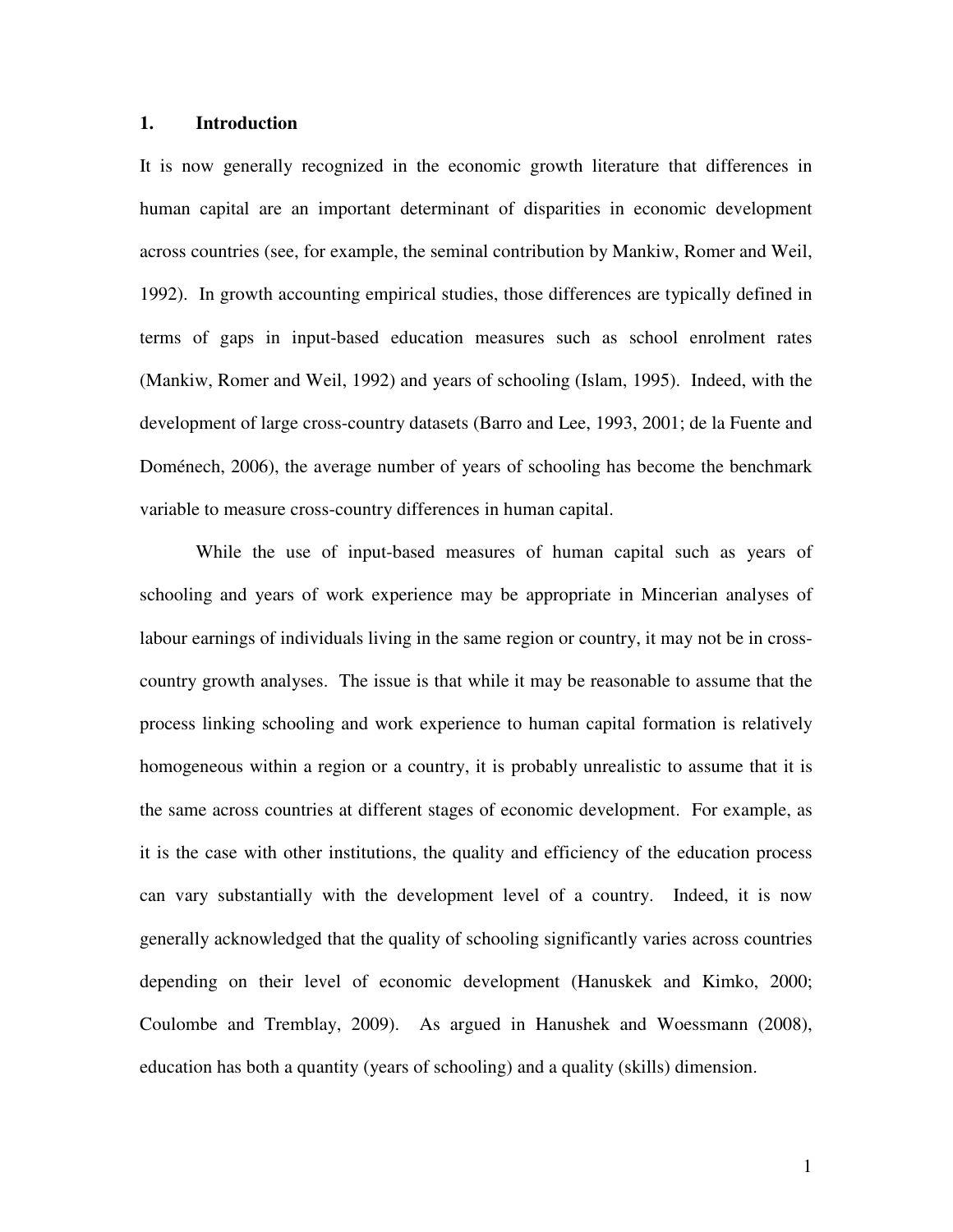In their growth-accounting exercises, Klenow and Rodriguez-Clare (1997) and Hall and Jones (1999) recognize that the quality of schooling varies across countries. In particular, Klenow and Rodriguez-Clare (1997) link quality of schooling to a country's GDP per capita and—using Borjas' (1987) analysis—estimate a quality-of-schooling elasticity of 0.12. Concretely, this means that the per capita GDP of a country that is twenty times poorer than the U.S. would increase by 36 percent (in relative terms) if the poorer country had the same quality of schooling as that of the U.S.

Despite the substantial amount of cross-country empirical research emphasizing differences in human capital, one potentially important piece of the puzzle that has been ignored so far is the role of the quality of work experience. There are indeed several reasons for the quality of work experience to vary across countries and affect economic development, including differences in customs and managerial styles that may foster (or hinder) innovative thinking (as in Bloom and Van Reenem, 2007, 2010) and differences in learning-by-doing (as in Arrow, 1962 and Romer, 1986).

In this paper, we use Canadian census data on immigrants' earnings to measure differences in human capital across countries of origin. First, we show how per capita GDP in an immigrant's country of origin can be used as a proxy for the quality of human capital acquired in that country. Second, we argue that when measuring differences in human capital across countries, we should also include differences in the *quality of work experience*. In particular, through a growth accounting exercise, we show that differences in the quality of work experience can contribute more than differences in the quality of education to the explanation of disparities in economic development.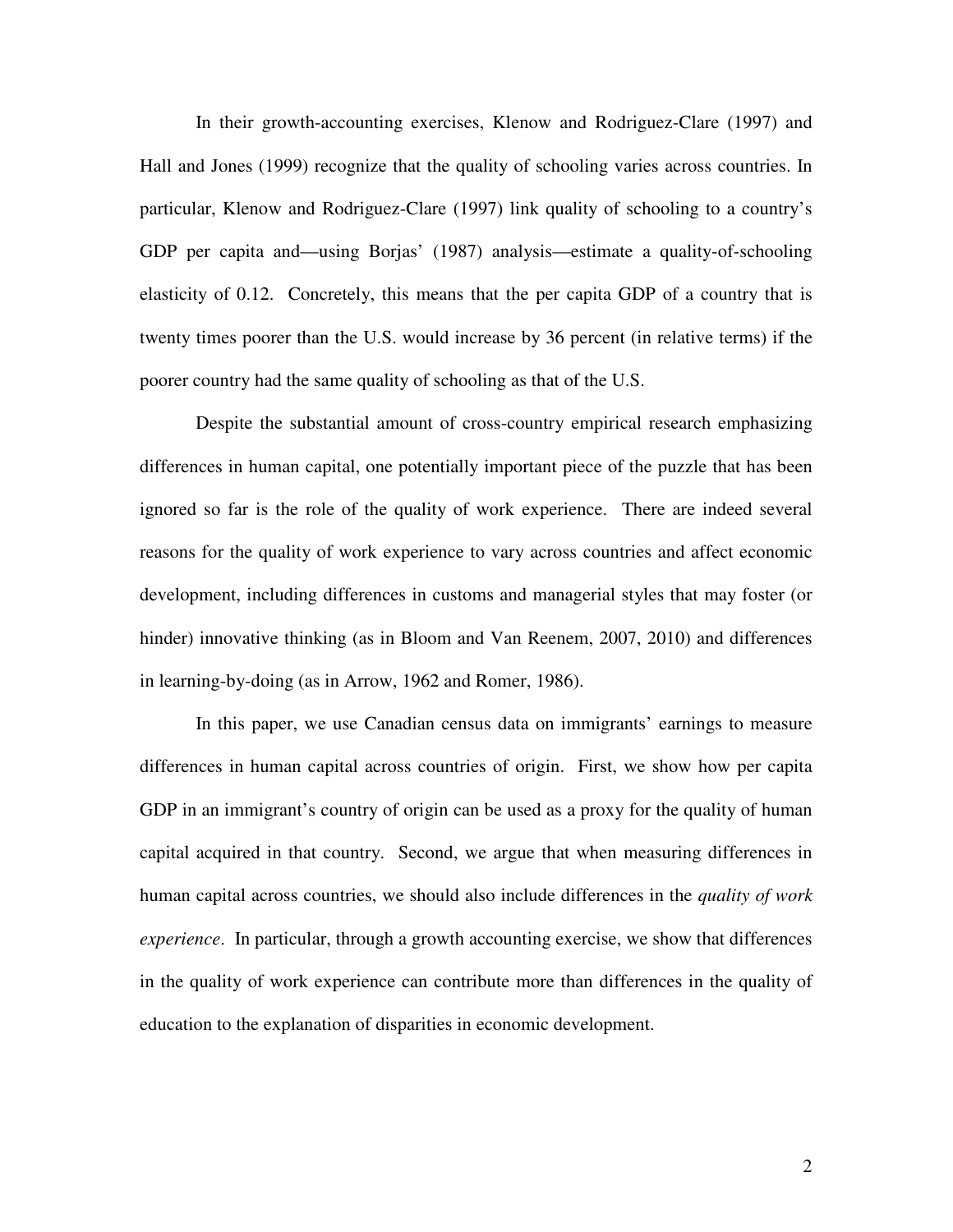Our methodology builds on Klenow and Rodriguez-Clare (1997). Like them, we use the results of Mincerian regressions on immigrants' earnings to infer the impact of quality of human capital on economic development, and like them we assume that an immigrant's quality of human capital is a function of the GDP per capita in his or her country of origin. But in addition to including direct GDP effects in our earnings regressions (as in Borjas, 1987), we also include interactive terms between GDP per capita and the number of years of schooling and the number of years of work experience, which allows us to distinguish between the schooling quality effect and the work experience quality effect.

Of course, differences in GDP per capita across countries can be imputed to many other factors beside quality of human capital, including the quality of institutions, the degrees of corruption and rules of law enforcements, the quantity of physical and human capital, the geographic location, and the degree of openness. However, when an immigrant moves from a poor to a rich country, all those other factors are left behind and the immigrant brings only his or her human capital. Consequently, we argue that GDP per capita used in interaction with years of schooling and years of work experience can be used as a country specific indicator of human capital quality.

The results of earnings regressions on Canadian immigrants are then used to estimate the contribution of differences in quality of human capital on differences in economic development between Canada and those immigrants' countries of origin. One finding is that differences in quality of human capital indeed play an important role in explaining differences in economic development. For example, we estimate that the GDP per capita of a country that is 20 times poorer than Canada (e.g., Uganda) would increase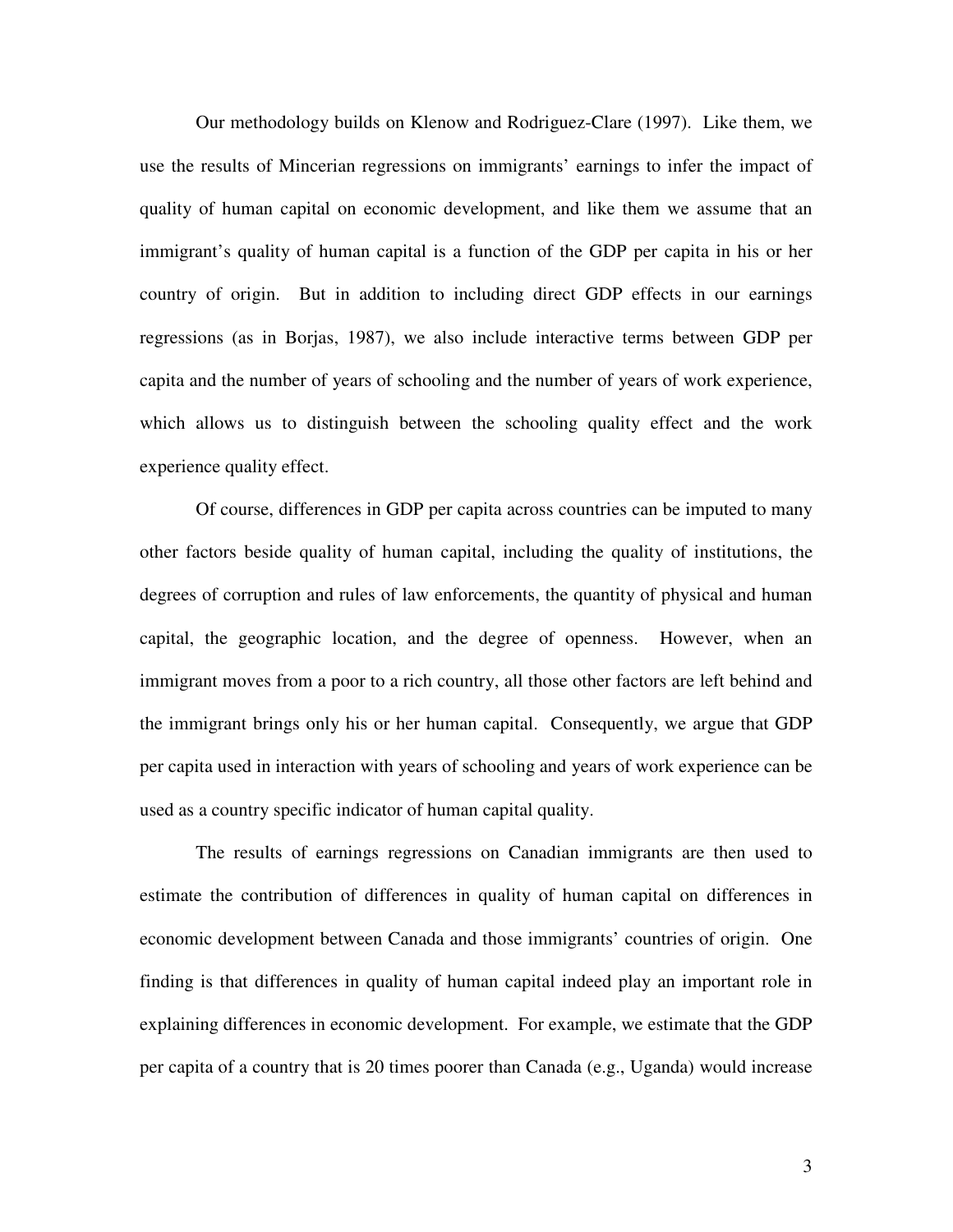by between 37.0 and 45.9 percent if the poorer country had the same human capital quality as that of Canada. Arguably our most important finding, however, is that differences in the quality of work experience play an even bigger role than differences in the quality of schooling in explaining differences in economic development. As a point of fact, we find that for a country like Uganda, the impact of the quality of work experience on economic development is about four times larger than that of the quality of schooling.

The rest of this paper is organized as follows. Section 2 presents the analytical framework. Section 3 describes the data and provides some descriptive statistics. Section 4 presents the empirical results of Mincerian regressions on immigrant earnings. Those results are translated into comparative development accounting measures in Section 5. Section 6 concludes.

#### **2. The analytical framework**

As in Klenow and Rodriguez-Clare (1997) and Hall and Jones (1999), assume that output *Y* in country *j* is produced according to

$$
Y_j = K_j^{\alpha} (A_j H_j)^{1-\alpha}, \qquad (1)
$$

where  $K_j$  denotes the stock of physical capital,  $H_j$  is the amount of skill-adjusted labour used in production and *A<sup>j</sup>* captures a labour-augmenting technology. In addition, assume that there are  $L_j$  (homogenous) workers in country *j* who are endowed with  $s_j$  years of schooling and  $x_j$  years of work experience on average, and that the quality of schooling and of work experience varies across countries. More specifically, assume that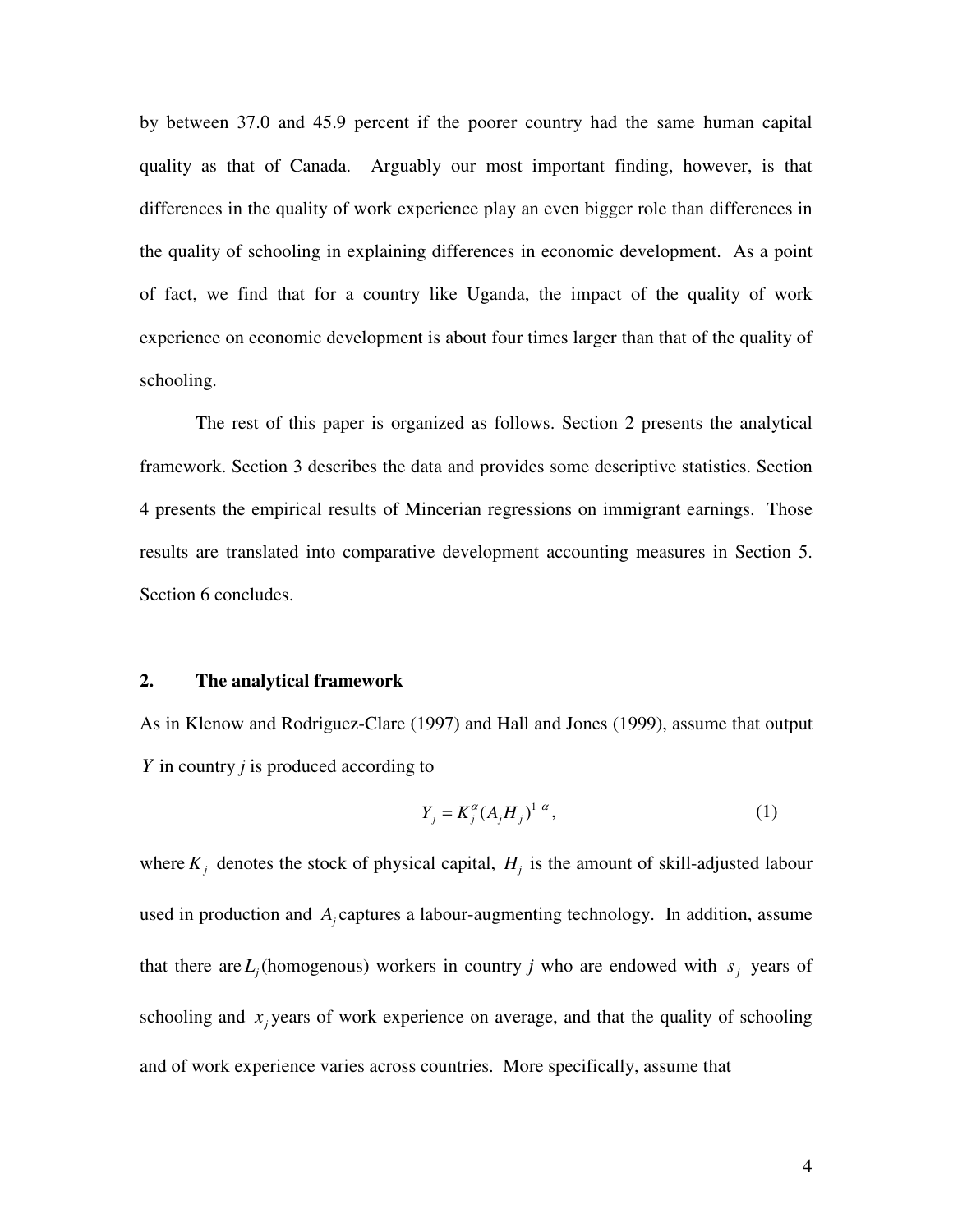$$
H_j = e^{\phi(s_j, x_j, q_j)} L_j \tag{2}
$$

Where  $q_j$  is a human capital quality index for country *j* and  $\phi(s_j, x_j, q_j)$  reflects the efficiency of  $s_j$  years of schooling and  $x_j$  years of work experience. For our purposes, we assume that all schooling and all work experience have been acquired in country *j.*  We will refer to  $\phi$  as the *human capital generating function*. Note that the derivatives  $\phi_s$ ,  $\phi_x$  and  $\phi_q$  respectively correspond to the returns to schooling, work experience and human capital quality in a Mincerian regression wage equation framework (Mincer, 1974).

Given (1) and (2), output per worker,  $y \equiv Y / L$ , can be expressed as

$$
y_j = A_j \left(\frac{K_j}{Y_j}\right)^{\alpha/(1-\alpha)} e^{\phi(s_j, x_j, q_j)},
$$

and the percentage difference between output per worker in country *j* and output per worker in country *k*,  $\Delta y(j,k) = \ln y_j - \ln y_k$ , can be decomposed into differences in technology, physical capital intensity (as a ratio to GDP) and human capital quantity and quality:

$$
\Delta y(j,k) = \ln(A_j / A_k) + \{\alpha/(1-\alpha)\}\{\ln(K_j / Y_j) - \ln(K_k / Y_k)\} + \phi(s_j, x_j, q_j) - \phi(s_k, x_k, q_k). \tag{3}
$$

Thus, the share of the percentage difference between output per worker in country *j* and output per worker in country *k* that is due to the difference in human capital quality can be approximated by

$$
\Delta y(j,k)_q \approx \phi_q \big( q_j - q_k \big). \tag{4}
$$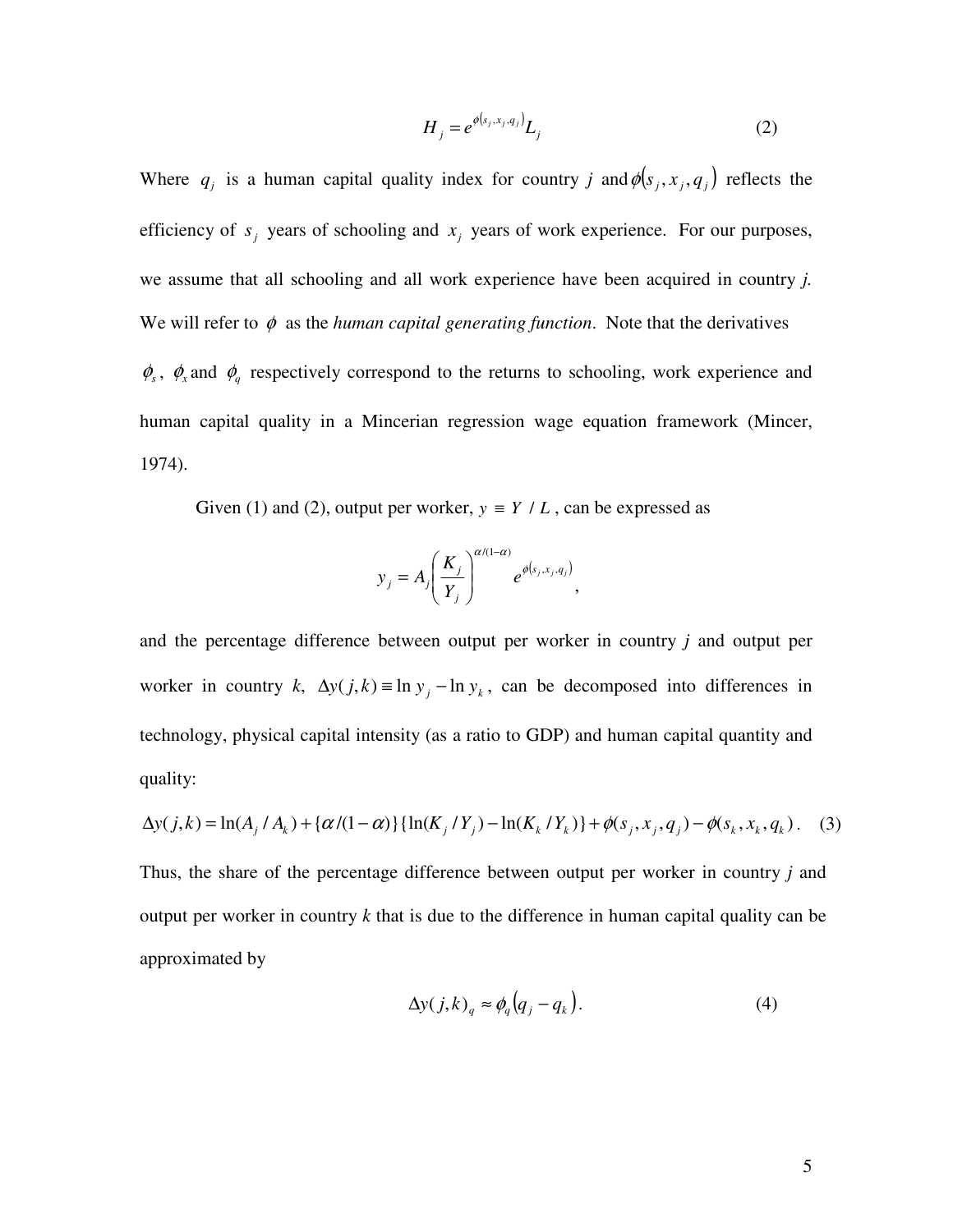Note also that if two countries have identical technologies, identical capital/output ratios and workers who are endowed with the same level of schooling and work experience, then

$$
\ln y_j - \ln y_k = \phi_q \big( q_j - q_k \big).
$$

In other words, under such circumstances, the percentage difference between the two countries' output per worker is proportional to the difference in the quality of human capital.

## 2.1 *Using immigrant data to estimate the impact of human capital quality on output per worker*

According to (4), the share of the percentage difference between output per worker in two countries that is due to the difference in human capital quality is simply the product of  $\phi_q$  and the difference in the human capital quality indices. Thus, given some human capital quality index *q*, one could specify a functional form for  $\phi$  and obtain  $\phi_q$  by estimating equation (3) by least-squares regression using a cross-section of countries. Another—and perhaps more convenient and statistically more reliable—approach is to estimate  $\phi_q$  by comparing the wages of immigrant workers from different countries in the same competitive labour market. Given that in such a market, workers have access to the same capital/output ratio, the same production function, and the same institutional framework, we should expect that immigrants with exactly the same human capital characteristics should earn the same wage. However, if we observe that the wages of immigrants endowed with the same level of schooling and work experience vary systematically with their country of origin, then this probably reflects differences in the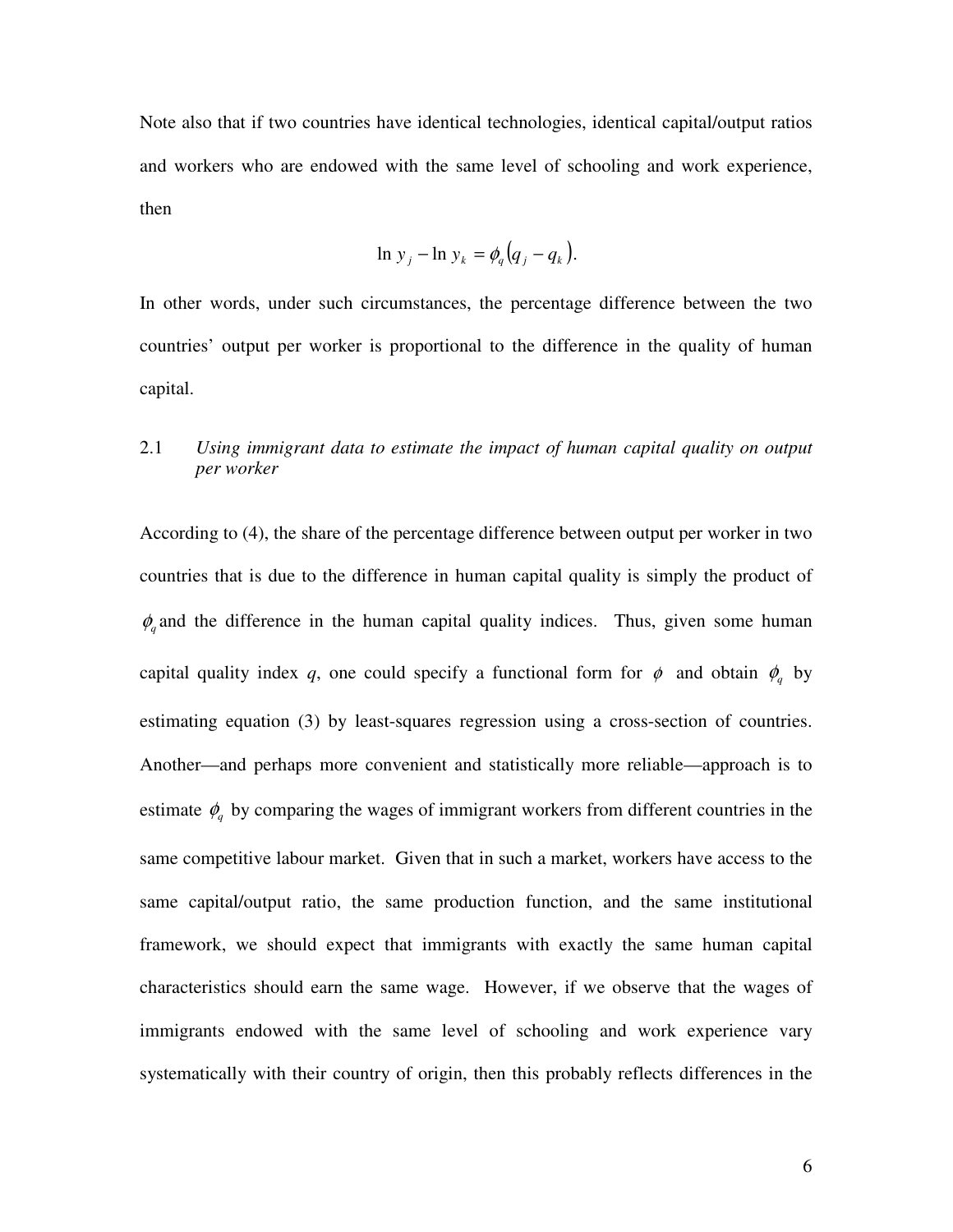quality of schooling and work experience they acquired in their country of origin. Operationally, this means using results from Mincerian regressions of immigrants' wages on schooling, experience and a human capital quality index to estimate  $\phi_q$  (in the spirit of Klenow and Rodriguez-Clare, 1997 and Hanushek and Kimko, 2000).

## *2.2 Some empirical specifications for the human capital generating function*

In this section, we look at different specifications for the human capital generating function that have been used in the literature.

#### Indirect measure of human capital quality

When using the work of Borjas (1987), Klenow and Rodriguez-Clare (1997) implicitly specify  $\phi$  as a linear function of (only) schooling and measure the quality of schooling by the natural logarithm of real GDP per capita (denoted by just *GDPc* henceforth), that is

$$
\phi(s_j, x_j, q_j) = \alpha_1 q_j + \alpha_2 s_j \tag{5}
$$

where  $\alpha$  is a parameter vector and

$$
q_j \equiv \ln GDPc_j. \tag{6}
$$

As a result, they estimate the share of the percentage difference in output per worker between two countries that is due to the difference in the quality of schooling as

$$
\Delta y(j,k)_q = \alpha_1 (\ln GDP_{c_j} - \ln GDP_{c_k}),\tag{7}
$$

where the coefficient  $\alpha_1$  comes from Borjas' estimation of a Mincerian regression equation of the form

$$
w_i = \alpha \ln GDP_i + \alpha_i s_i + \beta_i x_i + \beta_i x_i^2 + z_{ij} \gamma + \varepsilon_i
$$
\n(8)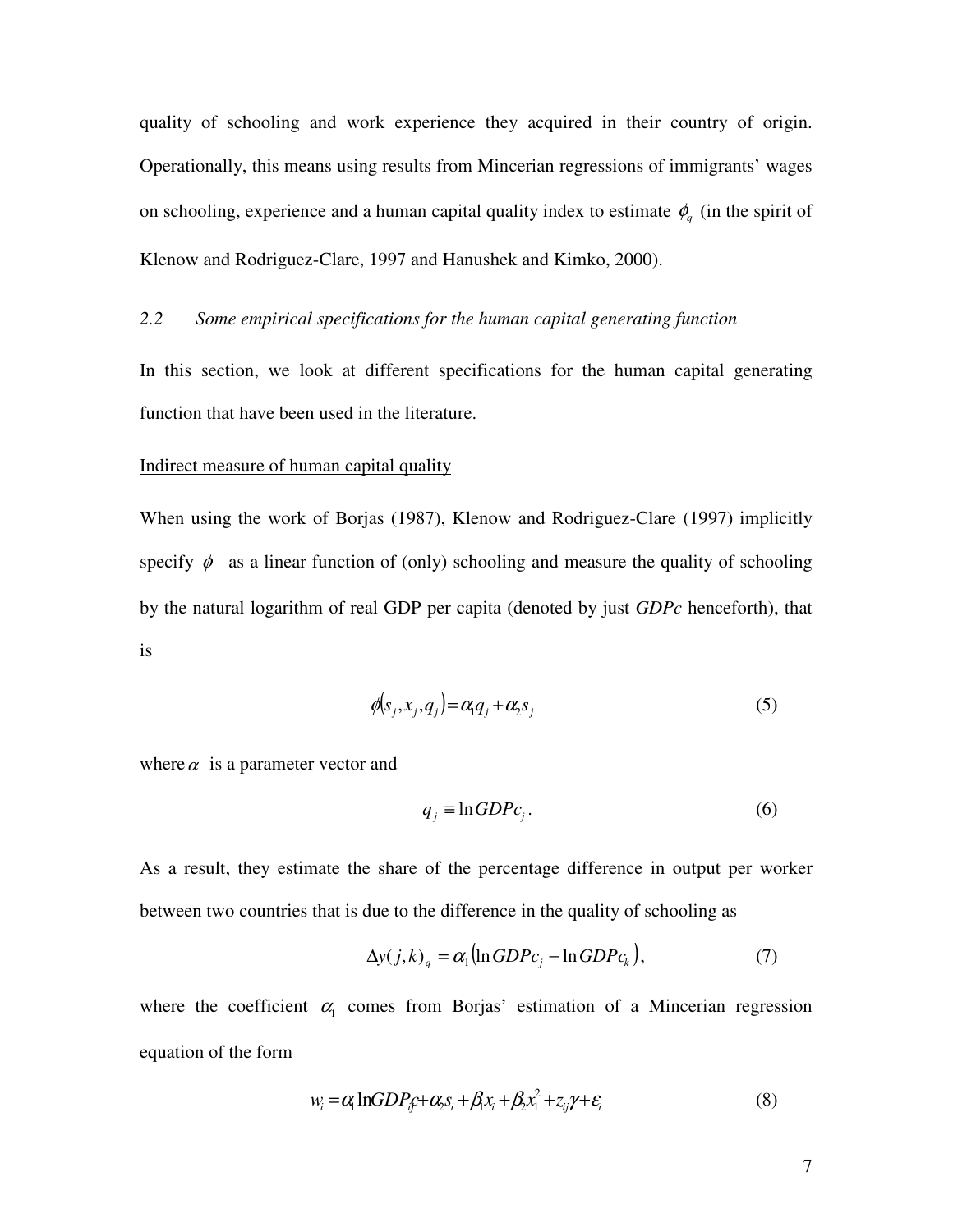on U.S. immigrant data. In Equation (8), *w<sup>i</sup>* denotes the earnings of an immigrant *i*; *x*  denotes total work experience (that is, work experience in the U.S. plus work experience in the immigrant's country of origin);  $z_{ij}$  denotes a vector of determinants of human capital other than years of schooling and years of work experience that might vary across individuals or country of origin; and  $\varepsilon$ <sub>i</sub> denotes an error term. While in a cross-country growth measurement framework, GDP per capita is an endogenous variable determined by, among other things, human capital endowments and quality, in an immigrant wage determination econometric framework, an immigrant's country of origin GDP per capita is a strictly exogenous variable. An issue with this approach though is that GDP per capita is an indirect measure of quality that may reflect other factors such as an immigrant self-selection effect (as argued in Borjas, 1987).

### Direct measure of human capital quality

Another formulation for the human capital generating function that has been used in the growth literature is that of Hanushek and Kimko (2000), Coulombe et al. (2004), and Coulombe and Tremblay (2006). In these papers, the quality index is constructed using average country scores on cognitive tests conducted by the *International Association for the Evaluation of Educational Achievement* and *the International Assessment of Educational Progress*. While cognitive tests provide more direct measures of human capital quality than GDP per capita, they have the disadvantage of being available for far fewer countries and for much shorter periods of time. For example, test scores from *the International Adult Literacy and Skills Survey* are available for only 27 countries while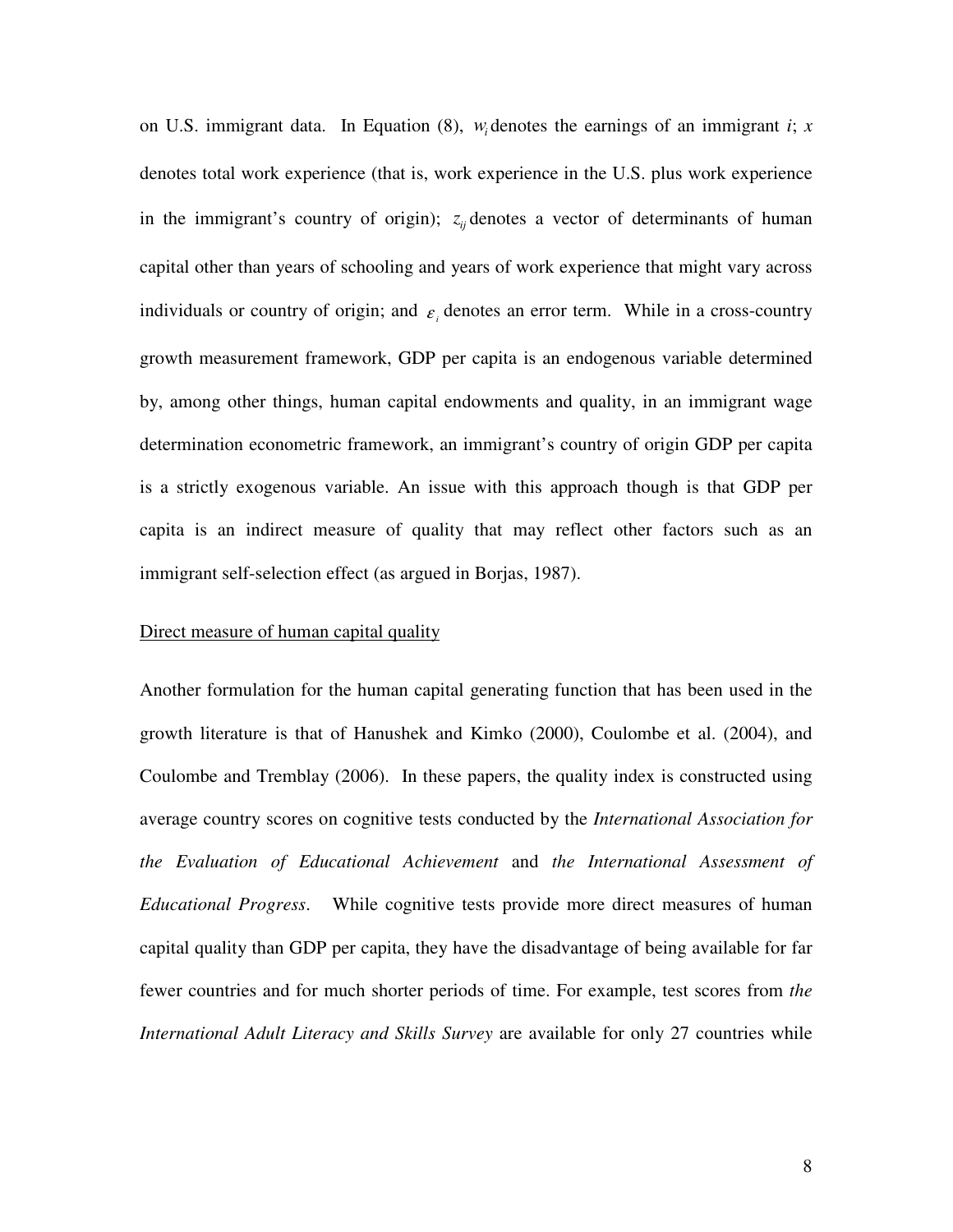data on GDP per capita are available for 188 countries and as many as 55 years in Heston, Summers, and Aten (2009).

## Human capital generating functions in the literature on the labour market integration of immigrants

Researchers in the labour market integration of immigrants literature often estimate human capital generating functions that are more general than (5). These studies generally assume that not only the quality of schooling, but also the quality of work experience acquired in foreign countries is different from that acquired domestically (such as in Canada or the U.S. for example). Furthermore, they assume that the effect of quality of schooling is not constant across years of schooling—the intuition being that in particular, one should expect the quality effect to be greater the more schooling an individual is endowed with.<sup>1</sup> Thus, for example, with Canadian data on immigrants, Sweetman (2004) uses the average score on cognitive tests conducted in an immigrant's country of origin as an indicator of the quality of schooling (that is as  $q_{ij}$ ) and estimate an immigrant wage regression equation of the form

$$
ln w_i = \alpha_1 q_{ij} + \alpha_2 s_i + \alpha_3 s_i q_{ij} + \beta_1 x_{fi} + \beta_2 x_{fi}^2 + \beta_3 x_{di} + \beta_4 x_{di}^2 + \beta_5 x_{fi} x_{di} + z_{ij} \gamma + \varepsilon_i, \quad (9)
$$

where  $x_f$  denotes years of work experience in the immigrant's country of origin and  $x_d$ denotes years of work experience in the domestic market (Canada in that case).

#### *2.3 Proposed specification*

 $\overline{a}$ 

Our specification of the human capital generating function bridges the growth literature and the immigrant earnings literature in that regard. In particular, drawing from the

<sup>&</sup>lt;sup>1</sup> Another way of saying this is that if there is a difference in the quality of schooling between two countries, then one should expect the difference to be larger (in terms of wages differences) at the university graduate level than at the elementary level, for example.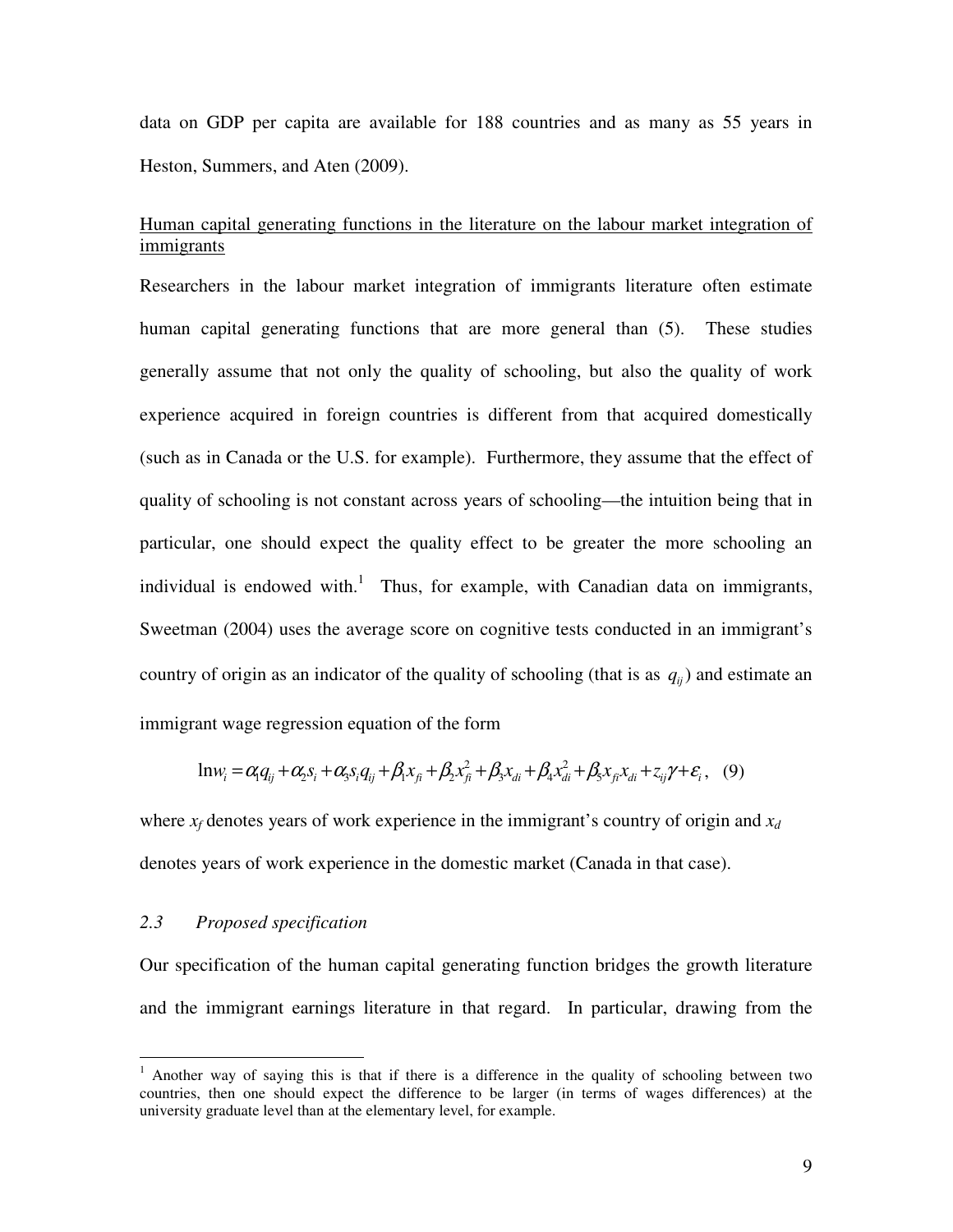immigrant earnings literature, we build on the growth literature by assuming that not only the quality of schooling varies across countries, but also the quality of work experience, and that the effect of quality varies with the level of schooling and work experience. Specifically, we model  $\phi$  as

$$
\phi(s_j, x_j, q_j) = \alpha_1 q_j + \alpha_2 s_j + \alpha_3 s_j q_j + \beta_1 x_j + \beta_2 x_j^2 + \beta_3 x_j q_j + \beta_4 x_j^2 q_j + \beta_5 x_j^2 q_j^2. \tag{10}
$$

While the assumption that the quality of work experience varies across countries is (to our knowledge) completely novel in the economic growth literature, it is highly intuitive. Indeed, just as the quality of work experience enhances human capital and, by extension, earnings at the individual's level, one should expect that it would do the same at the aggregate level.

## Estimation considerations

The coefficients in (10) can be estimated using immigrant wage data as follows. If we assume that an immigrant's years of work experience that have not been acquired domestically (for example, in Canada) have been acquired in his or her country of origin and if we restrict the regression sample to only immigrants who have acquired their highest diploma in their country of origin, then the coefficients in (10) can be estimated through an earnings regression of the form

$$
\ln w_i = \alpha_i q_{ij} + \alpha_i s_i + \alpha_i s_i q_{ij} + \beta_i x_{fi} + \beta_i x_{fi}^2 + \beta_i x_{fi} q_{ij} + \beta_i x_{fi}^2 q_{ij} + \beta_i x_{fi}^2 q_{ij}^2 + \beta_6 x_{di} + \beta_7 x_{di}^2 + \beta_8 x_{fi} x_{di} + \beta_9 x_{di} x_{fi} q_{ij} + z_{ij} \gamma + \varepsilon_i.
$$
\n(11)

That is, under such assumptions, the returns to an immigrant's years of schooling and years of foreign experience in the domestic market correspond to the returns to schooling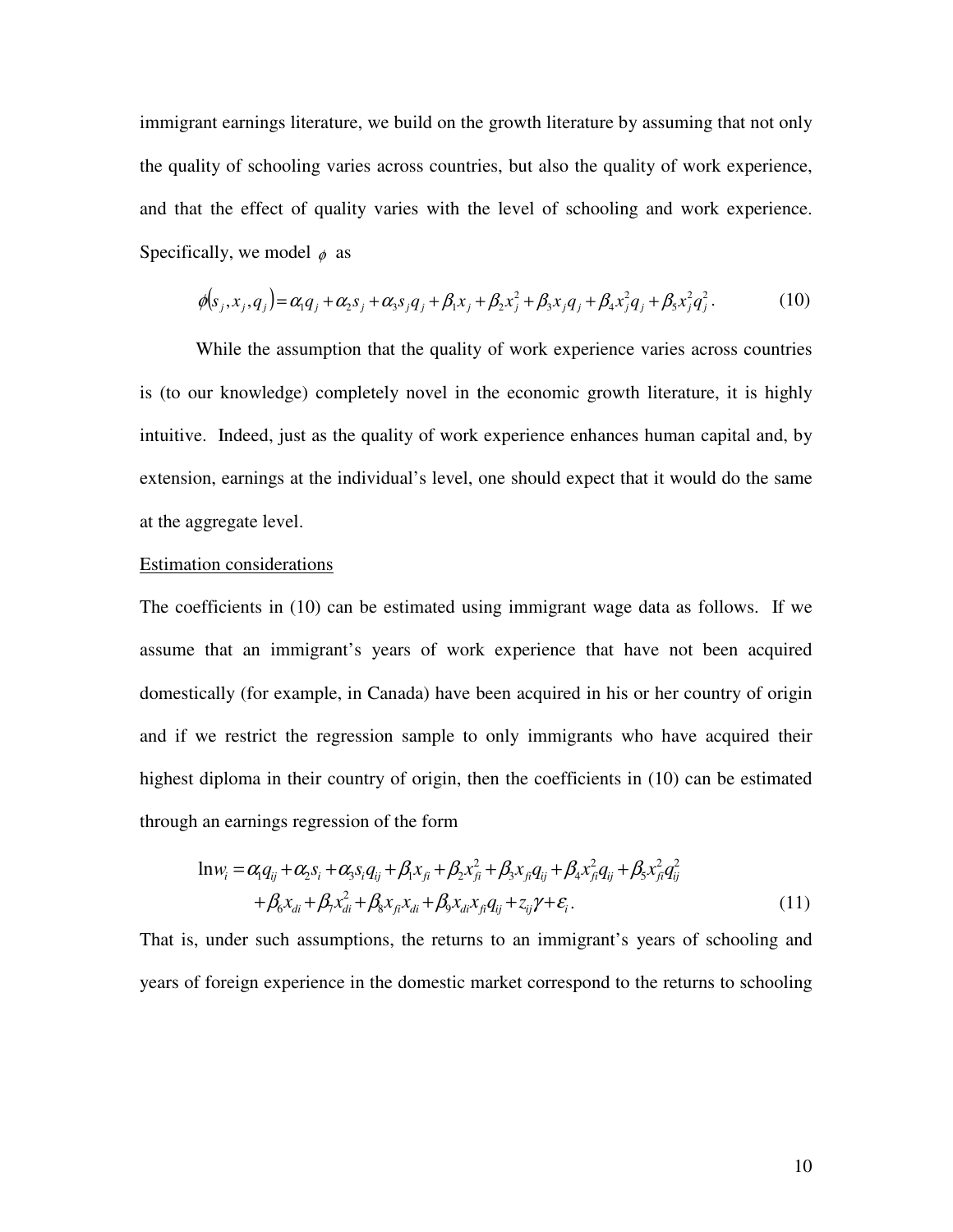and work experience acquired in that immigrant's country of origin. $<sup>2</sup>$  Three observations</sup> are in order.

First, note that with regards to human capital quality, the formulation in Borjas (1987)/Klenow and Rodriguez-Clare (1997) and Hanushek and Kimko (2000), which is equation (8), is a special case of (11) when  $\alpha_3 = \beta_3 = \beta_4 = \beta_5 = \beta_8 = \beta_9 = 0$ ;  $\beta_1 = \beta_6$ ; and  $\beta_2 = \beta_7$ .

Second, note also that if the *representative worker* in country *j* is endowed with a level of schooling  $s_j$  and a level of work experience  $x_j$ , then the portion of the percentage difference between output per worker in country *j* and that in country *k* explained by the difference in human capital quality from the point of view of country *j* (that is, equation (4) evaluated at  $s_j$  and  $x_j$ ) is

$$
\Delta y(j,k)_q = (\alpha_1 + \alpha_3 s_j + \beta_3 x_j + \beta_4 x_j^2)(q_j - q_k) + \beta_5 x_j^2 (q_j^2 - q_k^2),
$$
\n(12)

which can be decomposed into three components:

a Direct quality effect: 
$$
\alpha(q_j - q_k)
$$
, (12a)

a *Schooling-quality effect*: 
$$
\alpha_3 s_j (q_j - q_k)
$$
, 
$$
(12b)
$$

and

a Work-experience-quality effect: 
$$
(\beta_3 x_j + \beta_4 x_j^2)(q_j - q_k) + \beta_5 x_j^2 (q_j^2 - q_k^2)
$$
. (12c)

Finally, in the same vein as Borjas (1987)/Klenow and Rodriguez-Clare (1997), in our regressions, we will use GDP per capita as an indicator of an immigrant country of

<sup>&</sup>lt;sup>2</sup> The cross-product terms between domestic experience  $(x_d)$ , country of origin experience  $(x_f)$  and quality of human capital (*q*) is simply the result of the usual Mincerian assumption that the contribution of experience to wages is a quadratic function of total experience measured in efficiency units, which is  $x_t + x_t q + x_d$  in our framework.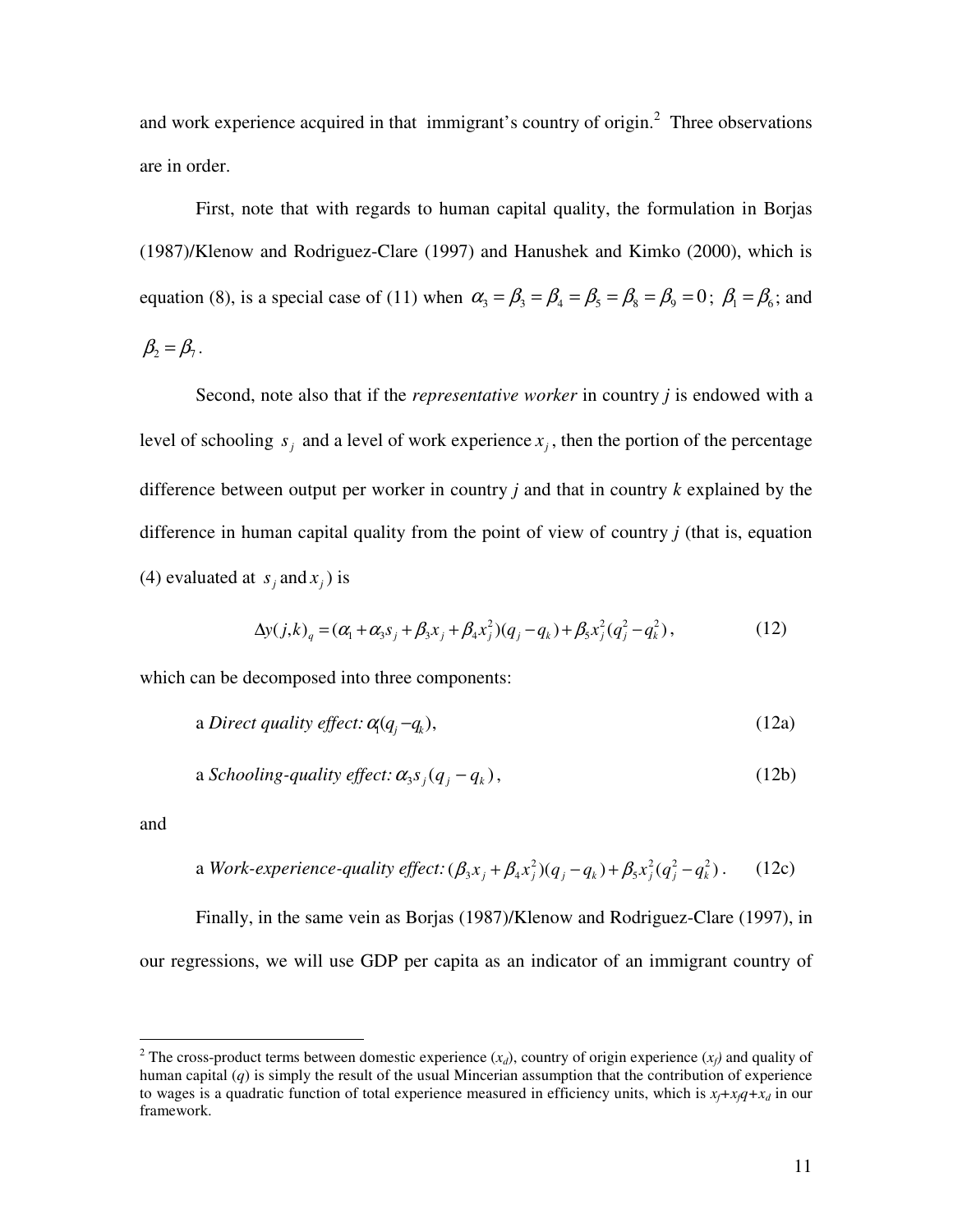origin's human capital quality. In particular, we will use the following specification for the human capital quality index:

$$
q_j = \ln\left(\frac{GDPc_j}{GDPc_{\text{Canada}}}\right). \tag{13}
$$

The advantages of this specification are that being a logarithm, it can easily be interpreted and that it is comparable to the human capital quality index used in Borjas (1987) and Klenow and Rodriguez-Clare (1997).

A point of caution though concerns the interpretation of the coefficient  $\alpha_1$  and of the *Direct-quality effect* (as defined by equation (12a)) in the presence of interactive effects (as defined by equations 12b and 12c). Because  $\alpha_1$  measures the human capital quality effect when *Years of schooling* and *Years of work experience* are zero, it may reflect the quality effect of unobservable skills of immigrants (e.g., motivation, ambition). If our estimate of  $\alpha_1$  turns out positive, then this could suggest that immigrants from poorer countries are not the most able and the most ambitious persons in their country of origin (as postulated by Borjas, 1987) or that they are willing to settle for lower wages than immigrants from richer countries simply because of their poorer labour market alternatives. On the other hand, if our estimate of  $\alpha_1$  turns out negative, then it could suggest that immigrants from poorer countries have better unobservable skills than immigrants from richer countries. One way or the other though, our estimate of  $\alpha_1$ would reflect immigrant self-selection effects, which means that the value of this coefficient should not be used to infer about the quality of human capital of residents in foreign countries to explain differences in economic development. Nevertheless, for the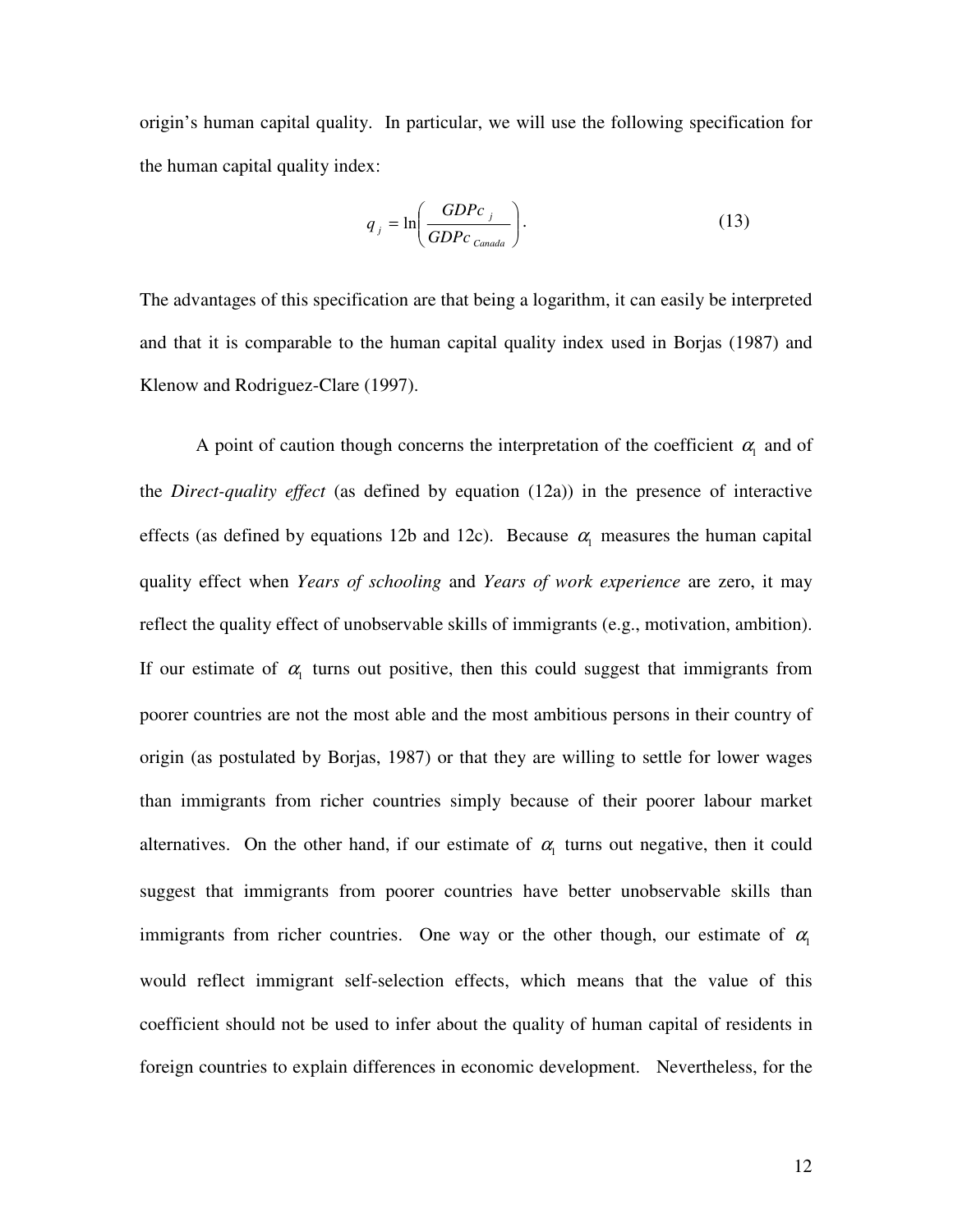sake of completeness, we prefer to at least initially allow for these effects in our regressions and let the data speak for itself.

## *2.4 GDP per capita as an indicator of human capital quality*

In this section, we expand on the rationale for using GDP per capita as an indicator of human capital quality. As mentioned earlier, a great practical advantage of using GDP per capita instead of other possible quality indicators (such as results of cognitive tests) is that data on GDP per capita are generally comparable across countries and available for most countries in the world over long periods of time. However, there are also several other (more) conceptual reasons for using GDP per capita as an indicator of human capital quality.

An obvious reason why one should expect GDP per capita to be a good indicator of human capital quality is that countries with high GDP per capita generally have more monies to spend on schools, teachers and the like. As a result, one should expect that the quality of education in a country would increase with that country's GDP per capita.

Another reason for using GDP per capita as an indicator of human capital quality is the link between the quality of work experience and the notion of *learning by doing*. Across countries, differences in customs, in employer-employee relationships/labour relations and differences in managerial styles may foster (or hinder) innovative thinking as in, for example, Bloom and Van Reenem (2007, and 2010). Since the seminal work of Arrow (1962) and its introduction into endogenous growth models by Romer (1986), learning-by-doing at the firm level is often assumed to be a function of the capital/labour ratio of the overall economy. In the framework of this paper, we can think of the value of the work experience of an individual in a given country to be determined by the physical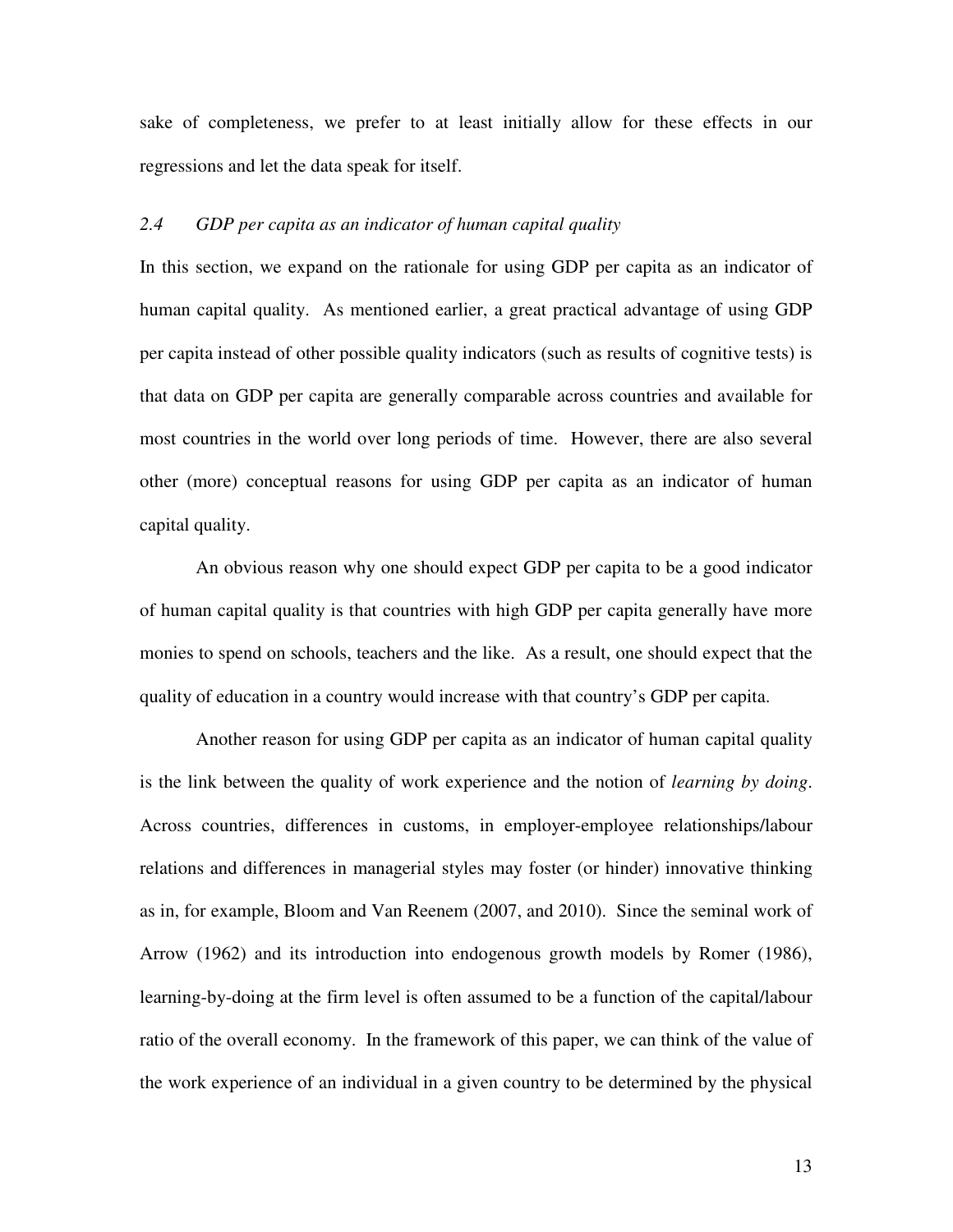and human capital intensity of that country. In this context, a country's GDP per capita, itself a function of the capital intensity of that country, is a straightforward proxy for its quality of work experience.

At the aggregate level, GDP per capita is determined by a variety of institutional, geographical, sociological, and political factors. However, when an individual is migrating to another country, he is bringing with him his human capital and is leaving behind most of the other determinants of his country's GDP per capita.

Finally, it is worth mentioning that since in an immigrant earnings regression, an immigrant's country of origin GDP per capita is a strictly exogenous variable, any correlation between country of origin GDP per capita and earning is an indication of causality. And, if there is any causal link, it has to run from GDP per capita to earning and not the other way around.

### **3. Data and summary statistics**

Canada provides the ideal ground to test our model as it has one of the largest and most culturally diverse intake of immigrants among the world developed economies. For example, Statistics Canada estimates that in 2006, almost 20 percent of all Canadians were born abroad (Statistics Canada, 2009). Canada receives annually more than 250,000 immigrants, distributed among three major classes: *economic immigrants*, *family reunification*, and *refugees*. The majority (69% in 2010) are economic immigrants, but the proportions have changed through time. In the 1980's and early 1990's, economic immigrants used to be the minority. Economic immigrants are admitted through the *Point System*, which gives points to candidates based on their education, age, work experience,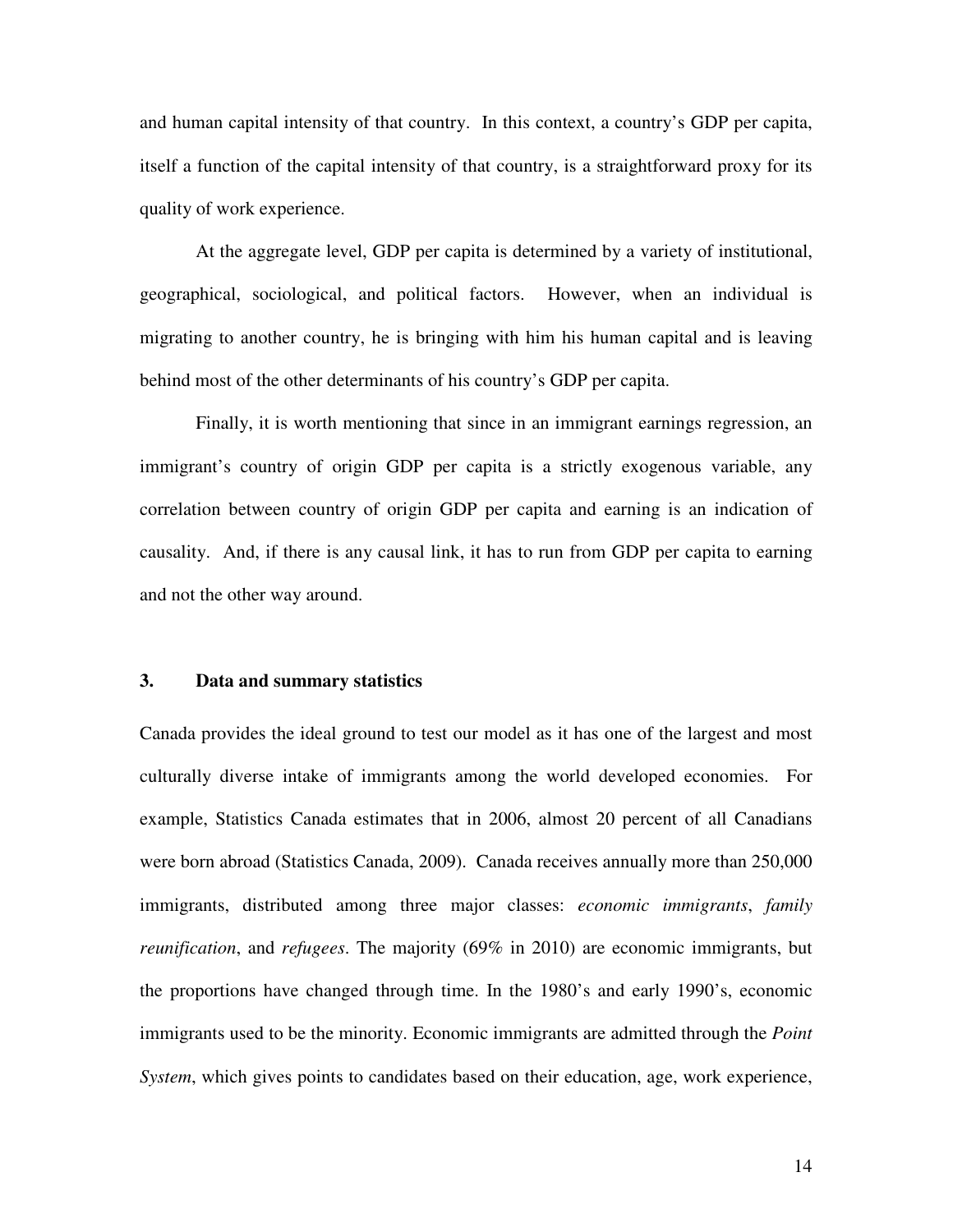language skills and other factors. Because of that particular policy, immigrants to Canada tend to be relatively highly educated, compared to immigrants to other countries, notably the United States.

The data used for our analysis come from the Statistics Canada *2006 Census Microdata Masterfile*, which provides a very large sample of immigrants, with very detailed information on their countries of origin. To eliminate as many extraneous factors as possible, the sample is restricted to working age men who worked full-time full-year in 2005, who were not self-employed and who obtained their highest certificate, degree or diploma in their country of origin. Working age is defined as ages 18 to 64, Full-time is defined as 30 hours or more a week and Full-year is defined as 49 weeks or more. The number of years of schooling is not available directly from the data and is defined on the basis of the highest certificate, degree or diploma (see Table A1 in appendix). Potential work experience is defined as Age minus *Years of schooling* minus 6. Data on GDP per capita come from Heston, Summers, and Aten (2009) and is adjusted for purchasing power parity. *Relative GDP per capita* is measured at the year of immigration (that is, at the year when landed immigrant status was first obtained in Canada). Appendix A provides further details on the variables used in our analysis.

 Table 1 provides summary statistics on Canadian born and immigrant workers in our sample. It is interesting to note that despite being endowed with more years of schooling and work experience, immigrants earn on average about 10 percent less than Canadian born individuals. A number of labour economists have argued that one reason for the existence of this gap is that the human capital quality of immigrants in Canada is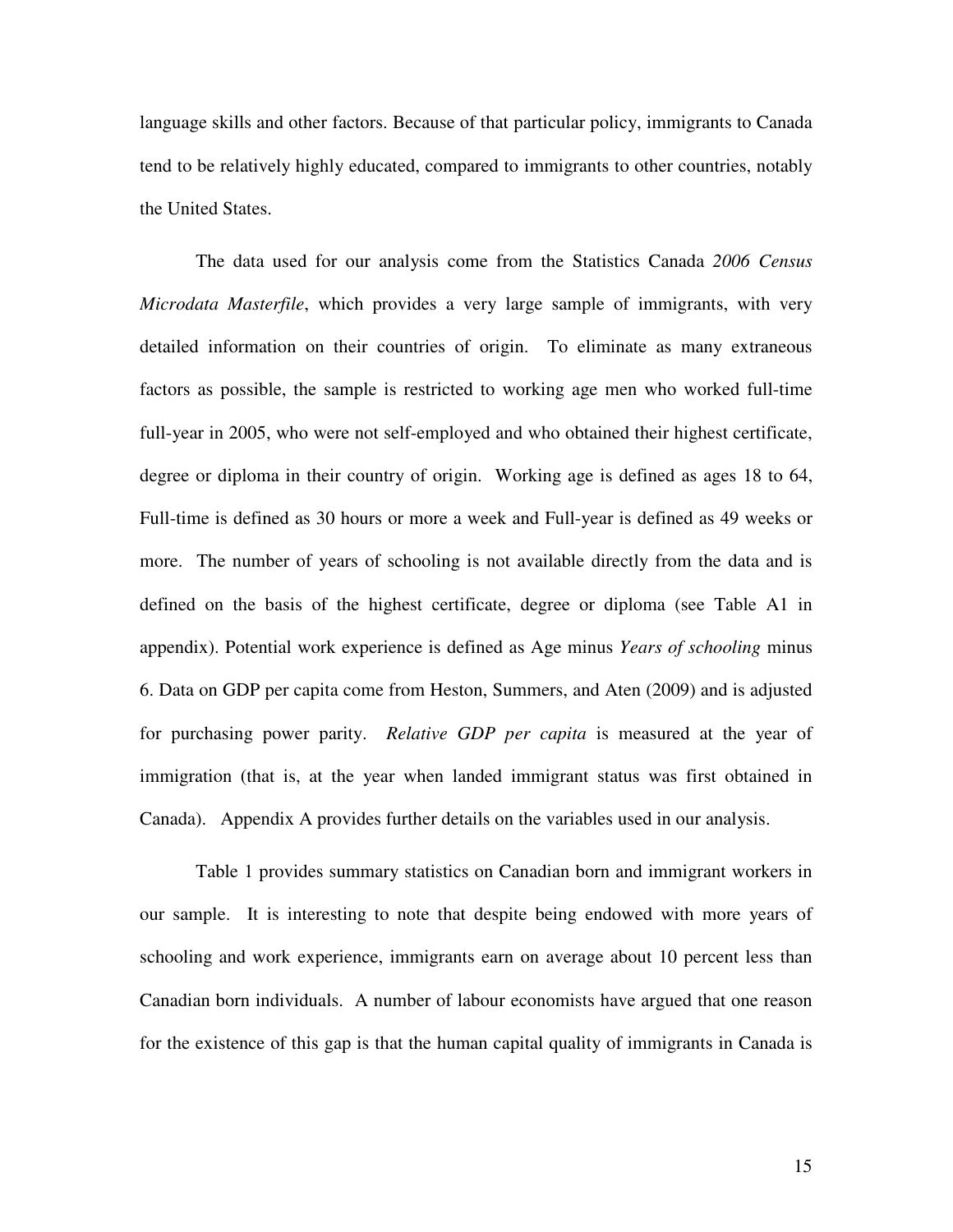lower than that of Canadian born individuals (see, for example, Sweetman, 2004, and Bonikowska, Green and Riddell, 2008).

(Table 1 approximately here)

## **4. Empirical results**

In this section, we report estimates of nested versions of the immigrant earnings equation (11), from the most restricted to the least restricted. This allows for the examination of changes in coefficient estimates following the removal of restrictions. The estimated coefficients of interest are reported in Table 2. As a point of comparison, we also include the estimated coefficients of an earnings regression on Canadian born individuals.

#### (Table 2 approximately here)

#### *4.1 Base case: No control for human capital quality*

The most restricted case of (11) is when it is assumed that from a human capital point of view, the quality of one year of schooling or work experience acquired in an immigrant's country of origin is the same as that acquired in Canada, which corresponds to equation (8) with  $\alpha_1$  set equal to zero. The results in the column labelled *Model 1* in Table 2 show that if such assumption was correct then the returns to human capital would significantly be lower for immigrants than for Canadian born individuals. For example, the Mincerian returns to years of schooling and years of work experience (evaluated at zero years of work experience) would respectively be 6.1 percent and 2.7 percent per year for immigrants compared with 8.7 percent and 5.9 percent per year for Canadian born individuals.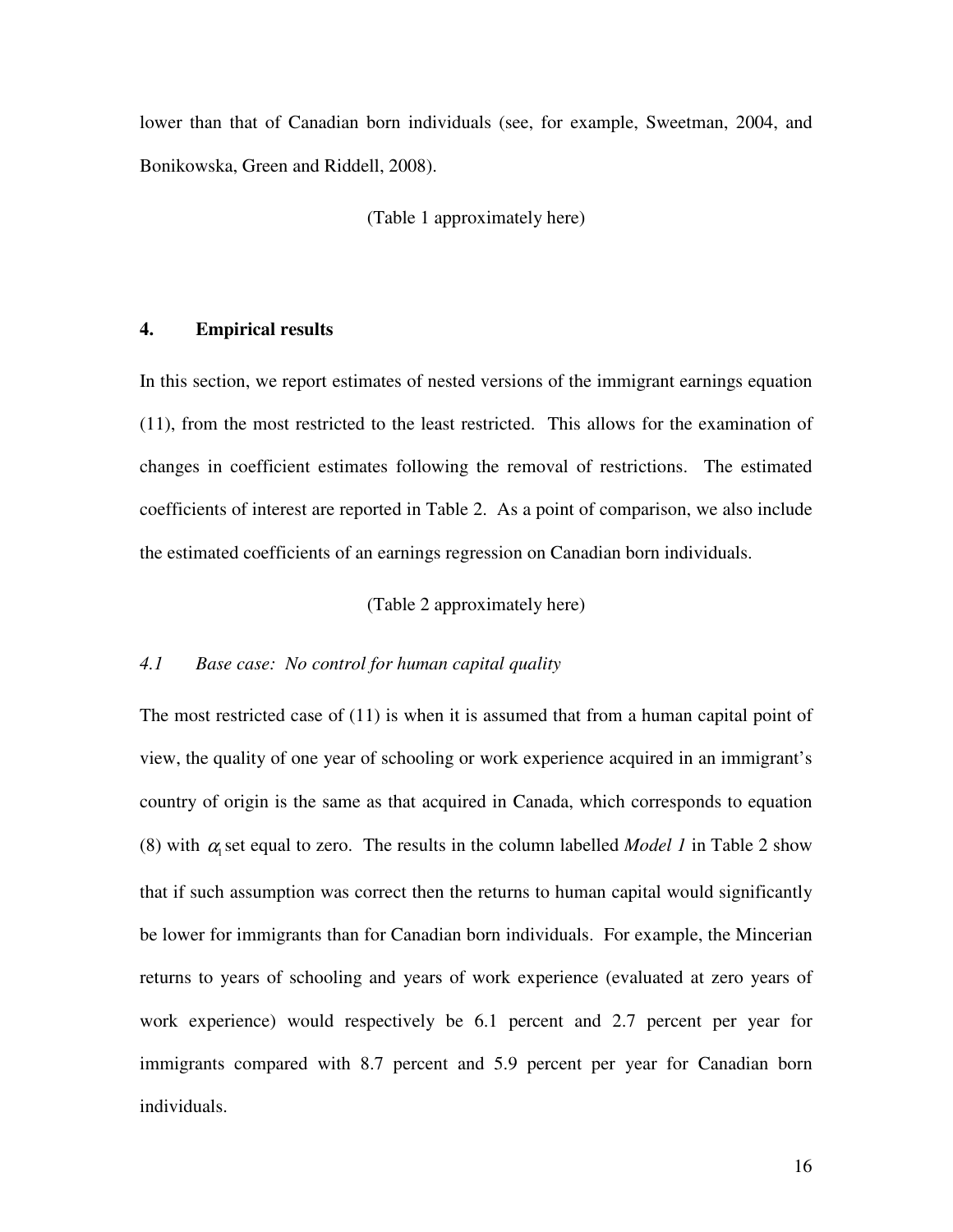### 4.2 *Work experience acquired in Canada vs. work experience acquired abroad*

*Model 2* in Table 2 is a first step towards distinguishing between the quality of human capital acquired in Canada and that acquired in another country. This model makes a distinction between work experience acquired in Canada and work experience acquired in an immigrant's country of origin. This model corresponds to equation (11) with the restriction  $\alpha_1 = \alpha_3 = \beta_3 = \beta_4 = \beta_5 = \beta_9 = 0$ . The results strongly support the notion that human capital quality varies across countries and in particular that the quality of work experience is perceived by Canadian employers to be lower if the work experience has been acquired outside Canada. Indeed, according to figures in the fourth column of Table 2, all other things equal, immigrants earn 1.9 percent more per year of work experience acquired in Canada than that acquired outside Canada (4.1 percent per year compared with 2.2 percent per year).

#### *4.2 Using relative GDP as a human capital quality indicator in the regression*

*Model 2* is a rather crude way of modeling the effect of quality of schooling and work experience on earnings as it pre-supposes that it is the same for all countries of origin, which is clearly untenable, especially in light of results in international standardized literacy tests and is therefore not useful for estimating the impact of human capital quality on economic development along the lines discussed in Section 2. *Model 3* and *Model 4* are attempts to correct for that by introducing *Relative GDP per capita* as a human capital quality indicator. *Model 3* allows for human capital quality to affect earnings only directly (à la Borjas, 1987; Klenow and Rodriguez-Clare, 1997; and Hanushek and Kimko, 2000) while *Model 4* allows for human capital quality to affect earnings both directly and indirectly through the returns to years of schooling and years of work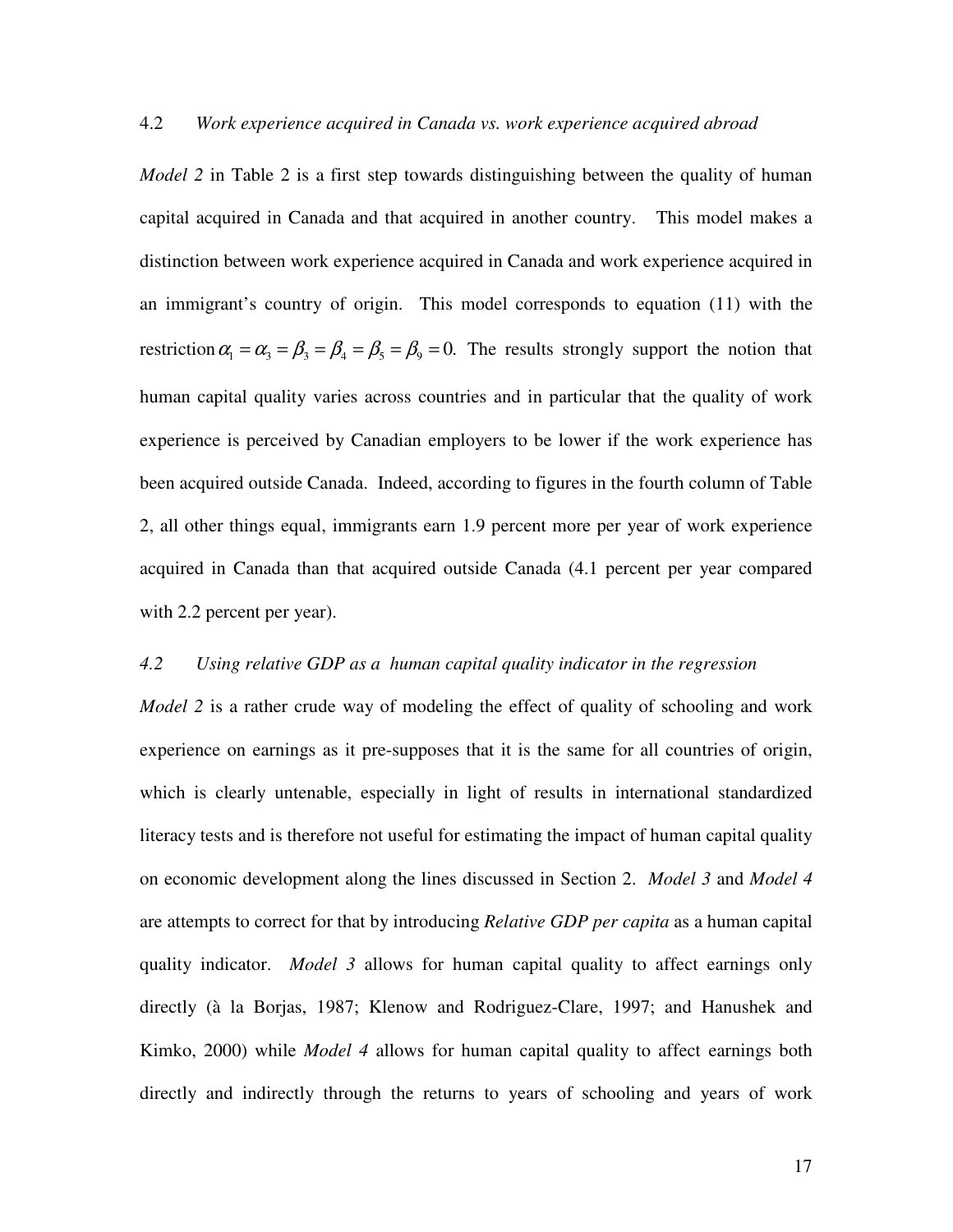experience. Specifically, *Model 3* corresponds to equation (11) but with the restriction  $(\alpha_3 = \beta_3 = \beta_4 = \beta_5 = \beta_9 = 0)$  while *Model 4* corresponds to equation (11) without restriction.

 Looking at the coefficient estimates of *Model 3* in Table 2, we find that *Relative GDP per capita* has a highly statistically significant and economically substantial impact on an immigrant's earnings. Specifically, we find that an immigrant's earnings elasticity with respect to this variable is 0.136. This is actually slightly larger than the value of 0.116 found in Borjas (1987) and Klenow and Rodriguez-Clare (1997) using U.S. data. It suggests, for example, that an immigrant from a country whose *GDP* per capita is 5 percent that of Canada earns about 40 percent less than another immigrant who comes from a country whose per-capita GDP is comparable to that of Canada, but who is similar in all other respects. $3$ 

 While the results of *Model 3* clearly show that *Relative GDP per capita* has a positive direct impact on immigrants' earnings, we are concerned that *Relative GDP per capita* may be capturing more than a human capital quality effect. Indeed it could be capturing the effects of a host of other factors beside quality of schooling and of work experience, such as, for example, an *immigrant self-selection* effect (Borjas, 1987).

The coefficient estimates of *Model 4* in Table 2 provide a more convincing argument that *Relative GDP per capita* is an appropriate indicator of human capital quality. Indeed, we find that the effects of *Relative GDP per capita* on immigrants' earnings seem to be mostly operating through the *Years of schooling* and *Years of work experience* variables: the interaction effects of *Relative GDP per capita* are all highly

<sup>&</sup>lt;sup>3</sup> All percentage changes in this paper are computed using natural logarithmic differences.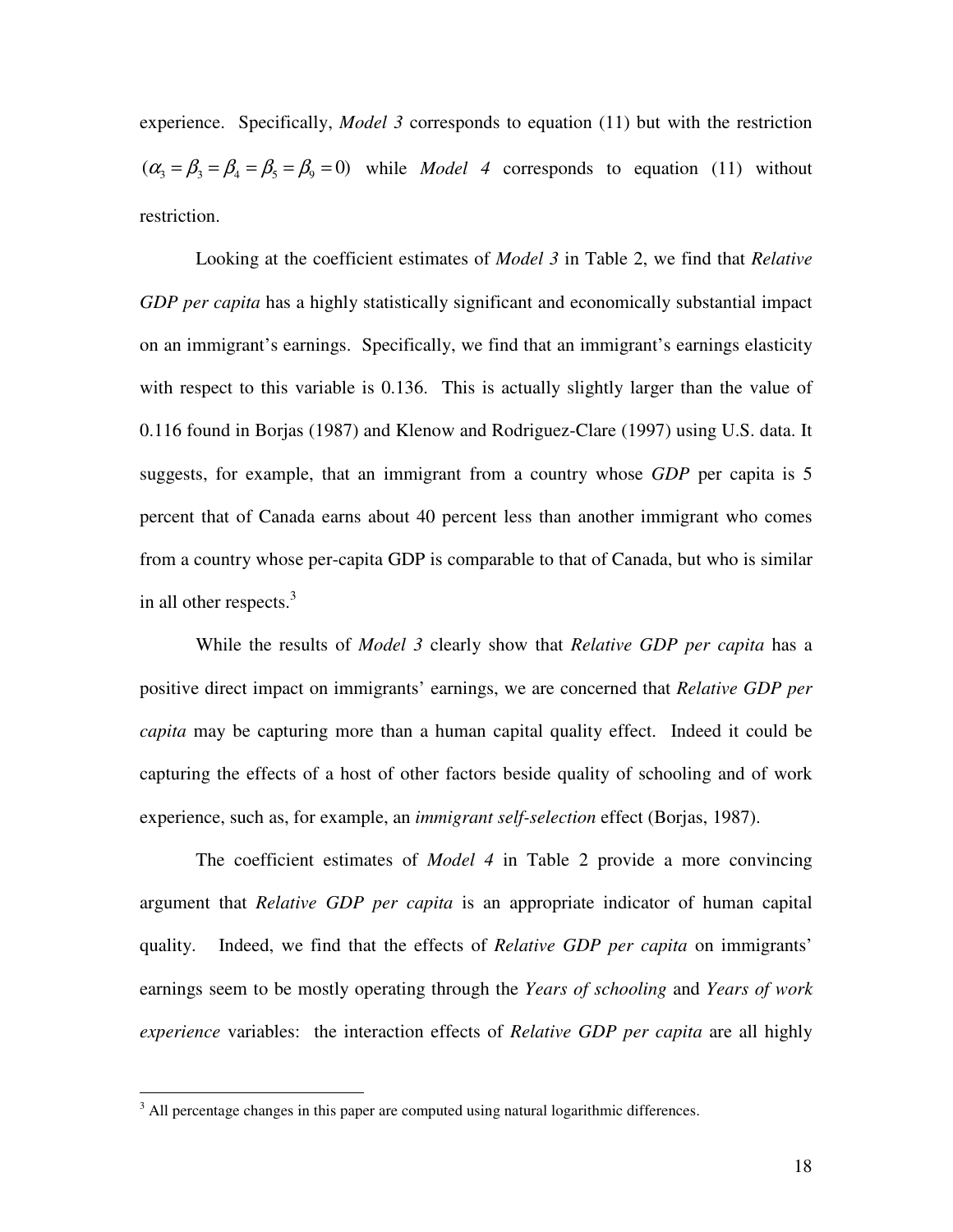statistically significant and of the expected signs (that is, they are positive). However, the direct impact of *Relative GDP per capita* is now negative (although barely statistically significant at the five percent level). This suggests that the quality of the unobserved skills (e.g., ambition, motivation) of immigrants from poorer countries nay be higher than that of immigrants from richer countries, and may reflect an immigrant *positive* selfselection effect, which would have nothing to do with the human capital quality of individuals who decide to stay in their countries of origin and not immigrate.

#### *4.3 The robustness of our results*

 $\overline{a}$ 

We perform a number of tests to evaluate the robustness of our results. The column labelled *Model 5* in Table 2 reports the estimates of the coefficients of interest when we add immigrant country of origin fixed effects in the regression; the intent of this test is to check whether *Relative GDP per capita* effects could just be picking up country of origin effects unrelated to quality of schooling and work experience (labour market discrimination for example). $4$  Our results suggest that it is not the case. Indeed, while the  $R^2$  increases significantly (from 0.237 to 0.271), the *Relative GDP per capita* effects change very little: the direct effect is only slightly less negative (although it is now statistically insignificant) while the effects through schooling and work experience barely budge and remain statistically significant. $5$ 

In light of the difficulty in interpreting in terms of human capital quality the direct *Relative GDP per capita* effect and the fact that it is statistically insignificant, we estimate another model where the direct *Relative GDP per capita* effect is excluded from

<sup>&</sup>lt;sup>4</sup>Note that *Relative GDP per capita* is not perfectly collinear with country of origin fixed effects in our regression since *Relative GDP per capita* is measured at the time of immigration, which means that it not only varies across countries of origin but also across immigrants.

<sup>&</sup>lt;sup>5</sup>The impact of *Relative GDP per capita* at the means of the variables is the same for Model 4 and Model 5 up to the second decimal for *Years of schooling* and up to the fifth decimal for *Years of work experience*.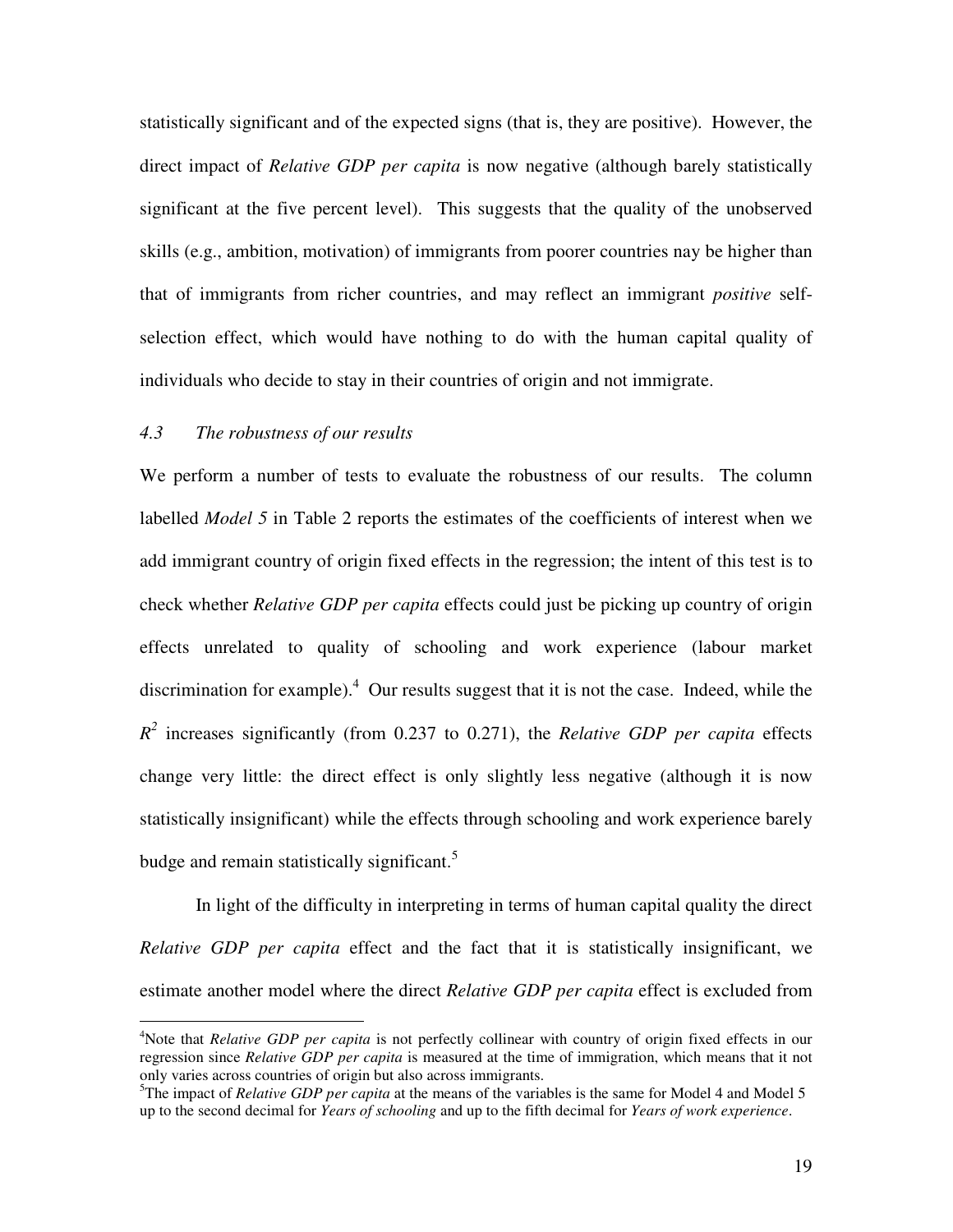the regression but the fixed country effects are kept. The results are reported in the column labelled *Model 6* in Table 2. Note that the *Relative GDP per capita* effects estimated through schooling and work experience under this model are very similar to those estimated under *Model 5*; as a point of fact, none of the estimates of the coefficients attached to the variables in *q* in *Model 6* are statistically different from those estimated under *Model 5*.

Finally, other variations of *Model 4* in Table 2 were estimated but are not reported here. For example, we tested an alternative specification for our human capital quality index than the one specified in equation (13). The alternative specification was

$$
q_j = \frac{GDPc_j}{GDPc_{canada}} - 1.
$$

We also tried relative life expectancy at birth instead of *Relative GDP per capita* as an indicator of quality of skills (the rationale being that life expectancy at birth is another widely available statistics related to well-being that may be measured with less error than real GDP per capita). In all these cases, the results were generally similar to those in Table 2, while their interpretation was not as intuitive.

#### **5. Human capital quality and economic growth**

The regressions results of equation (11) presented in Table 2 come from the analysis of earnings of individual Canadian immigrants. In this section, we return to the macroeconomic growth accounting framework outlined in Section 2 and use the coefficients estimated under our preferred model (*Model 6*) along with equation (12) to estimate how much of the difference in GDP per capita between rich countries (*e.g.*, Canada, United States) and poor countries is due to differences in human capital quality.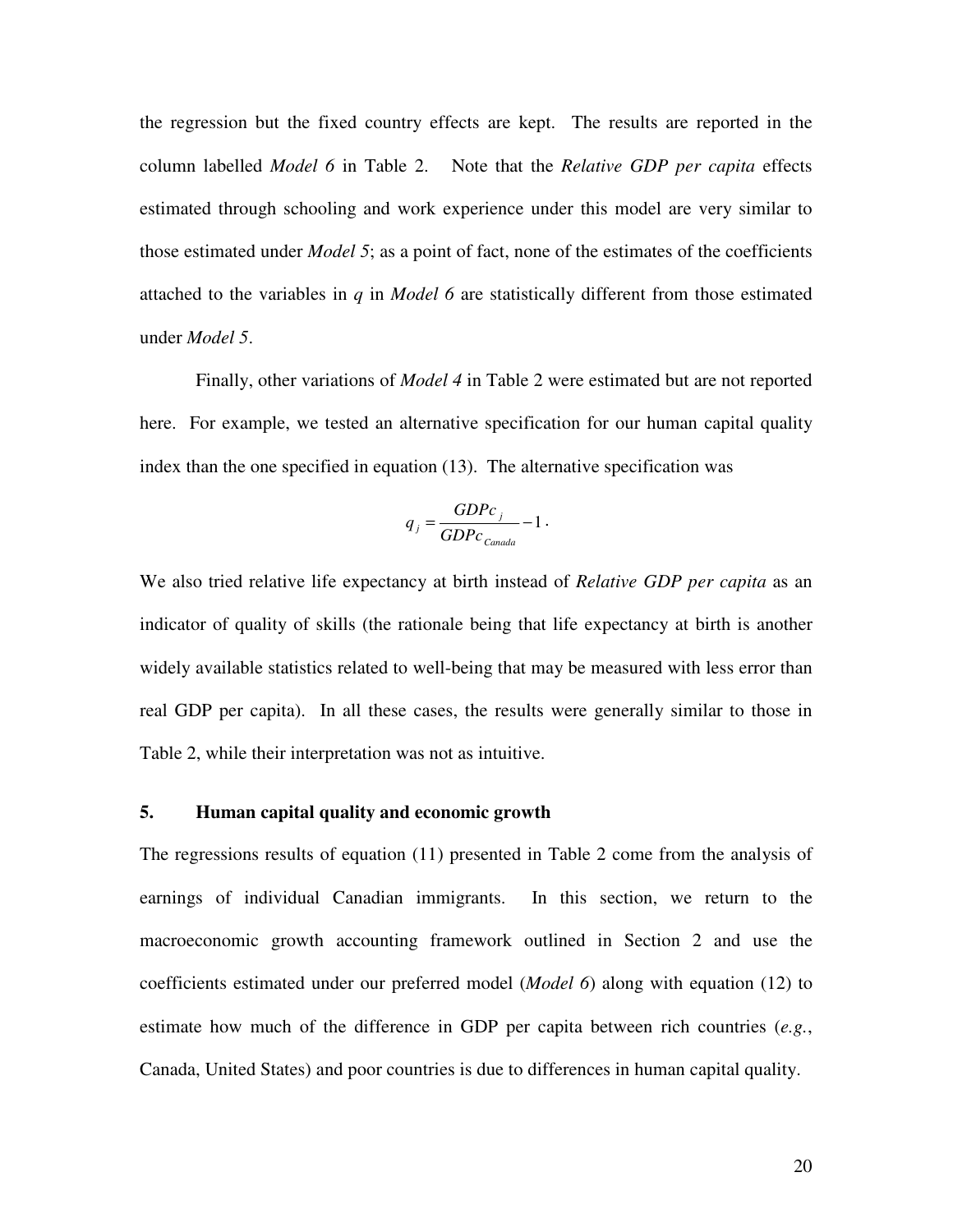Ratios of GDP per capita in rich countries to GDP per capita in poor countries can be as large as 20 or even 30 to 1. Tables 3, 4, 5 and 6 present results for three typical poor economies: Uganda which is representative of many sub-Saharan economies for which Canada has a GDP per capita ratio of 20 to 1; India for which the ratio is 10 to 1; and Argentina for which Canada has a per capita GDP ratio of 2 to 1. We also include results for the U.S. where GDP per capita is about 22 percent higher than in Canada (Heston, Summers, and Aten, 2009), which translates into a Canada-U.S. GDP per capita ratio of about 0.8 to 1.

The figures in Table 3 show how much of the logarithmic percentage difference between a country's GDP per capita and that of Canada is due to the difference in human capital quality. Specifically, these figures correspond to equation (12) evaluated at various values of *s* (4, 8, and 12 years of schooling) and *x* (20, 25, and 30 years of work experience) using the coefficients estimated under *Model 6* in Table 2. In a companion table, Table 4, the results from Table 3 are presented in terms of GDP ratios. They illustrate what would be the ratio between Canada's and another country's GDP per capita if human capital quality was the same, holding all other factors constant.

### (Tables 3, and 4, approximately here)

The figures in tables 3 and 4 clearly demonstrate that differences in human capital quality matter a lot for explaining differences in GDP per capita between rich and poor countries. For example, if we assume that the *representative* worker in Uganda has four years of schooling (the average number of years of schooling in Uganda is 3.5 according to Barro and Lee, 1993) and 30 potential years of work experience, then we estimate that Uganda's GDP per capita would increase by 45.9 percent if it had the same human capital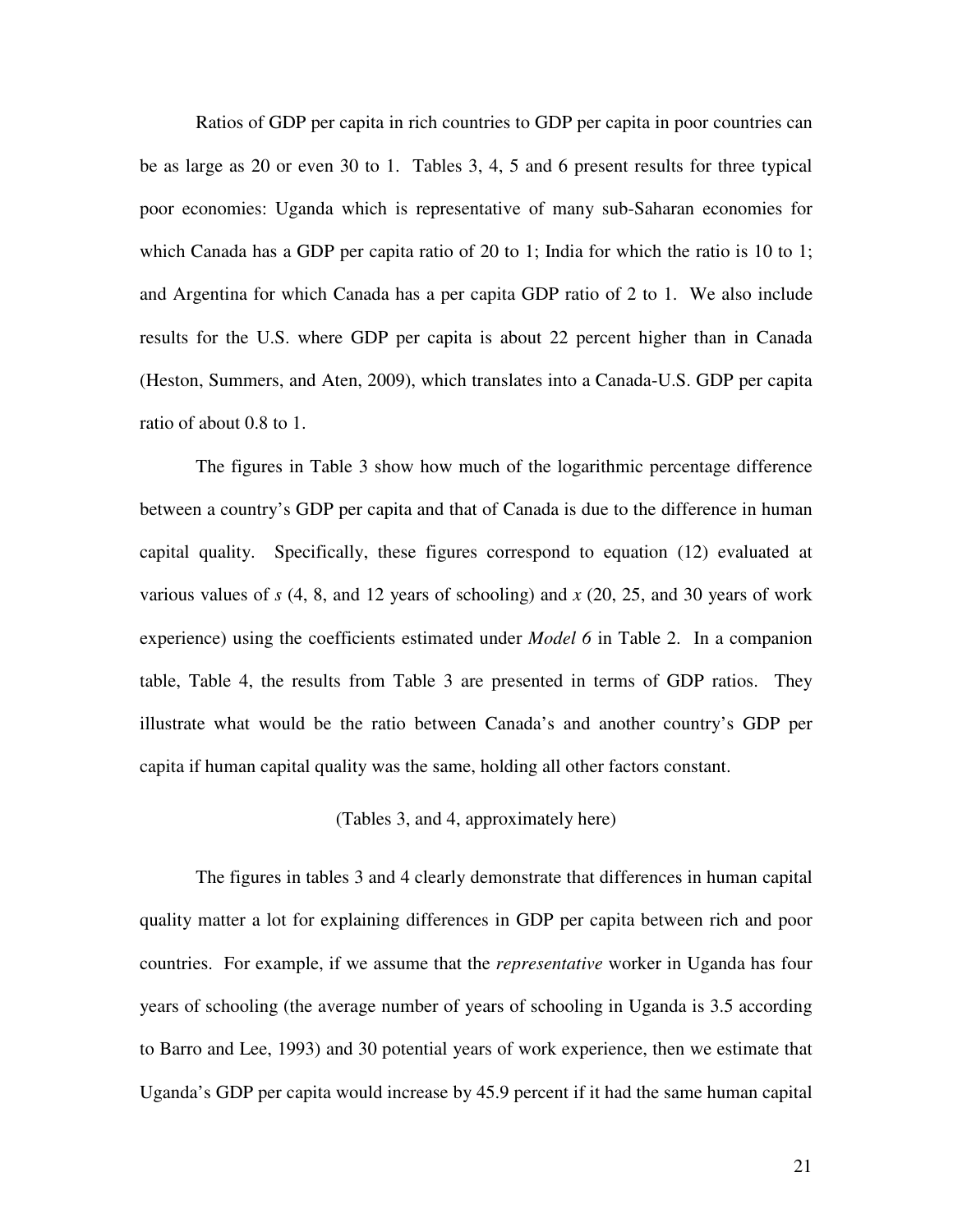quality as that of Canada. Under such circumstances the ratio of Canada's GDP per capita to that of Uganda's would decrease from 20:1 to 13.7:1.

It also interesting to see that for more developed countries such as India and Argentina, differences in human capital quality also account for substantial differences in GDP per capita. For example, assuming that the *representative* worker in India is endowed with 8 years of schooling and 25 years of work experience, we estimate that the ratio of Canada's GDP per capita to that of India would decrease from 10:1 to 7.12:1 if India's human capital quality was the same as Canada's. In the case of Argentina, the ratio would decrease from 2:1 to 1.76:1 under such circumstances.

Of course the difference is much smaller for economies that are relatively similar to each other (such as Canada and the U.S.). For example, assuming that workers in both Canada and the U.S. have on average 12 years of schooling and 20 years of work experience, then Table 3 suggests that if Canada had the same human capital quality as the U.S., Canada's GDP per capita would increase by 4.6 percent. In other words, human capital quality only accounts for about 20 percent of the difference in living standards between these two countries.

 It is noteworthy that we find that human capital quality has a greater impact on economic development than that reported in Klenow and Rodriguez-Clare (1997). For Uganda, for example, Klenow and Rodriguez-Clare (1997) would estimate that the difference in human capital quality with Canada would account for 36 percent of Uganda's GDP, compared to our estimate of between 37.0 and 45.9 percent (depending on the number of potential years of work experience assumed for the *representative* Ugandan worker). For Canada compared to the United States, our estimate of 4.6 percent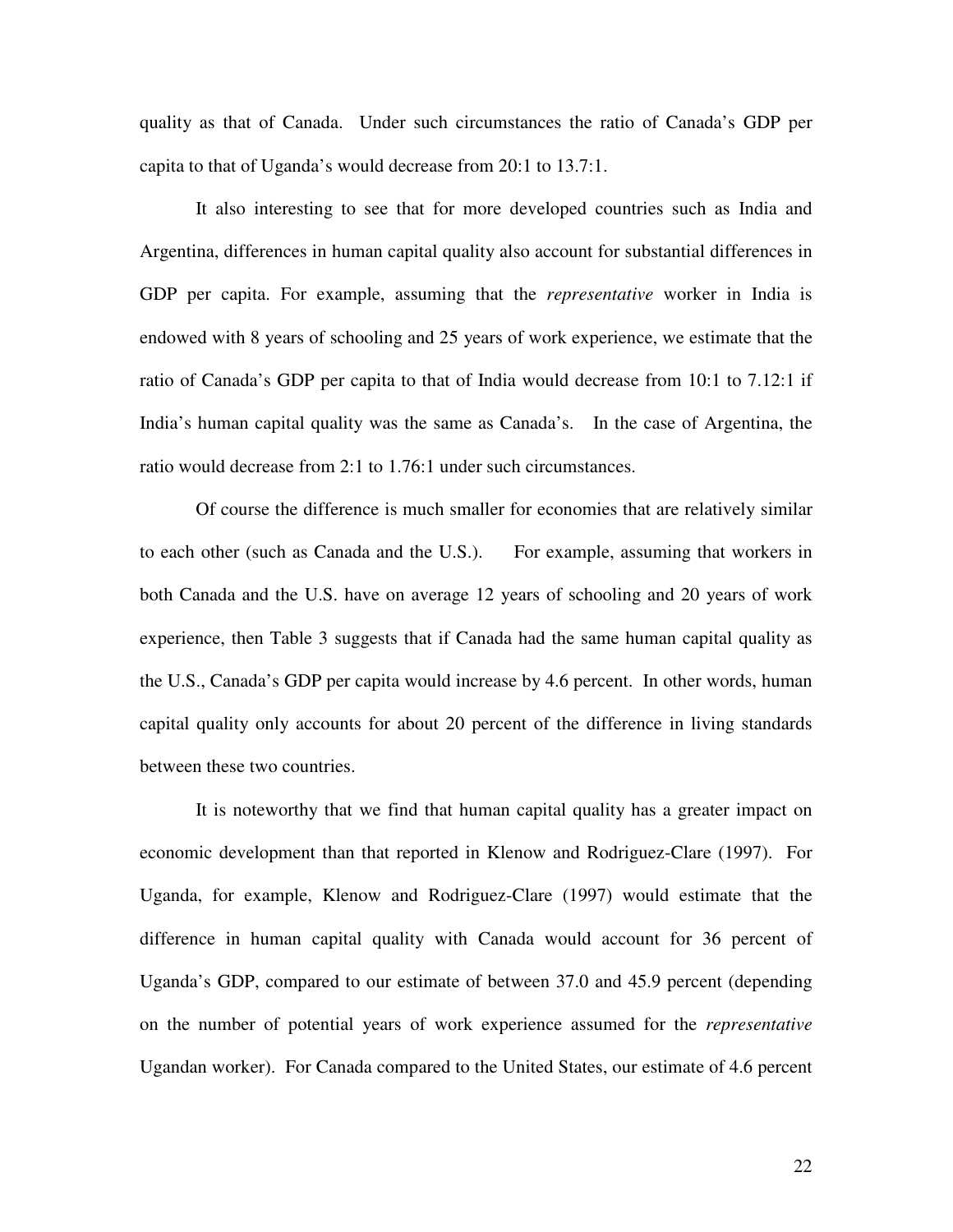(assuming that the *representative* U.S. worker has 12 years of schooling and 20 potential years of work experience) is almost twice as large as what would be obtained using Klenow and Rodriguez-Clare (1997)'s methodology.

## *5.1 Decomposition of the impact of human capital quality*

Table 5 reports the decomposition of the impact of differences in human capital quality on GDP per capita into a *Schooling quality effect* and *Work-experience quality effect*—as per equations (12b) and (12c)—for selected combinations of *Years of schooling* and *Years of work experience*. 6

#### (Table 5 approximately here)

The results are striking. In all cases, the quality of work experience plays a much bigger role in explaining differences in GDP per capita than the quality of schooling. For example, if we take the case of Uganda for 4 years of schooling and 30 years of potential work experience, the *Work-experience quality effect* is more than four times as large as the *Schooling quality effect*. In the case of India with 8 years of schooling and 25 years of work experience, the *Work-experience quality effect* is more than twice as large as the *Schooling quality effect*.

The results displayed in Tables 5 are in some respect the most revealing of this study. Up to now, to our knowledge, the economic growth literature has focus exclusively on the schooling aspect of human capital when studying the impact of human capital quality on standards of living. In this paper, we show that a country's quality of schooling is indeed an important determinant of its standards of living. However, our

 $\overline{a}$ 

<sup>&</sup>lt;sup>6</sup> The *Direct quality effect* is estimated to be zero under *Model 6* (our favourite model) and is therefore ignored in the decomposition.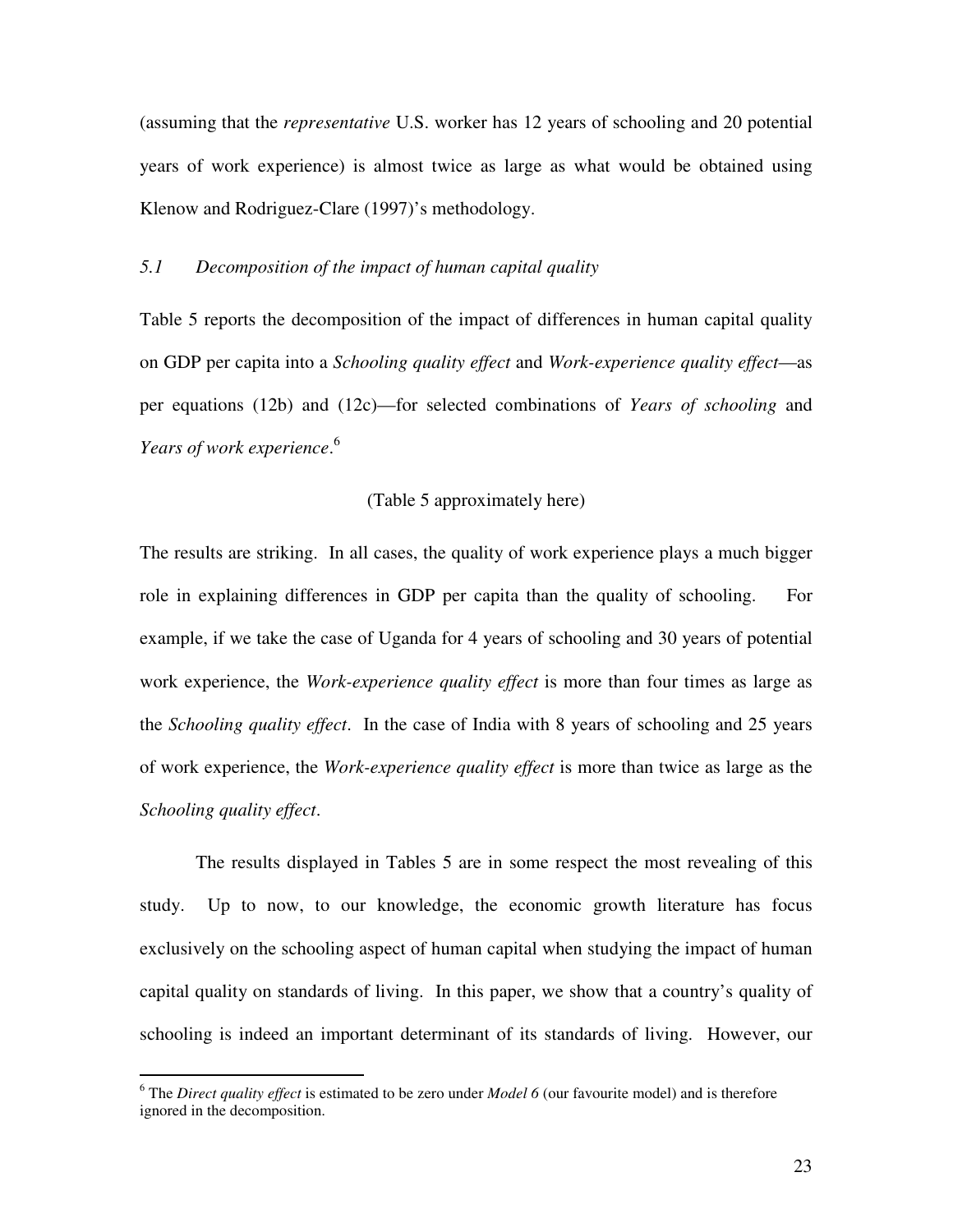bottom line is that the quality of work experience is an even more important determinant from a quantitative point of view. This might not be surprising *ex-post* since we know that in poor countries, the number of years of schooling is typically small, sometimes around four years, and consequently the potential number of years of work experience is large as people often start working at early ages. Nevertheless, normalizing our estimates for the number of years of schooling and the number of years of work experience, we find that the quality impact on GDP per capita of one year of work experience is still substantial compared to that of one year of schooling—about 80 percent of the latter in fact (see Table 6).

#### (Table 6 approximately here)

Clearly, further research is needed to better understand the factors that determine the quality of work experience in countries at different stages in their economic development. In the basic Mincerian framework, returns to work experience are explained by the fact that workers invest in human capital on the job to become more productive later. Our results show that the return to such investment is higher if this investment is made in a rich country than if it is made in a poor country. An obvious explanation is that from an economic development point of view, *on-the-job training* is more valuable if it is acquired while working with sophisticated tools and within complex organizations than it is otherwise. For example, most would agree that from an economic development point of view, working with computers provides more valuable training than working with abaci.

Another possible explanation why we find that the return to work experience is higher if it is acquired in rich countries than if it is acquired in poor countries may just be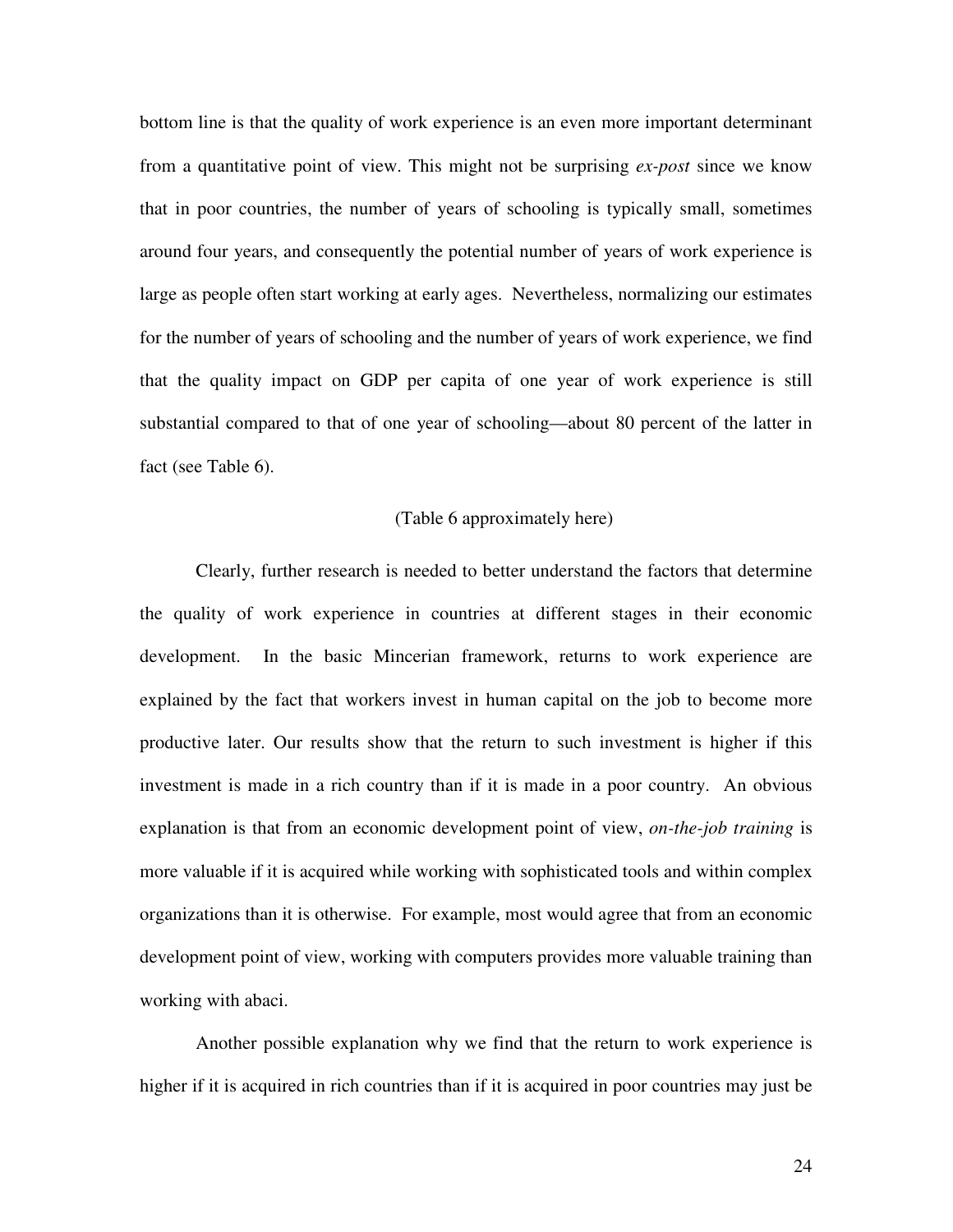an artefact of the data we use. The issue is that *Potential work experience*—which is measured as age minus *Years of schooling* and which we use in our regressions to approximate *Years of work experience*—may be a deficient indicator of work experience acquired in poorer countries because of high unemployment in these countries. If actual experience that excludes spells of unemployment were available, perhaps the returns to work experience in an immigrant's country of origin would be higher.

#### **6. Summary and conclusion**

In this paper, we present a methodology to analyze the effects of human capital quality on economic development. In a first step, we show how we can use GDP per capita as a cross-country proxy for the quality of schooling and work experience in Mincerian immigrant earnings regression. The approach is appealing for a number of reasons. One reason is that we should expect GDP per capita to be a good indicator of human capital quality because rich countries generally spend more monies on schools, teachers and the like, and also provide better *on-the-job* learning opportunities (as they are, among other things, more technologically advanced) than poor countries. Another reason is that while cognitive test scores are available for quite a limited number of countries for cross-country comparison purposes, data on GDP are available for most countries in the world and for long periods of time. Finally, whereas it would not be possible to use GDP as a proxy for the quality of schooling in a cross-country growth study because of an obvious endogeneity issue, GDP per capita is a strictly exogenous variable in an empirical analysis of immigrant earnings. What immigrants bring with them when they move to another country is their human capital—the other factors that determine GDP in the country of origin are left behind.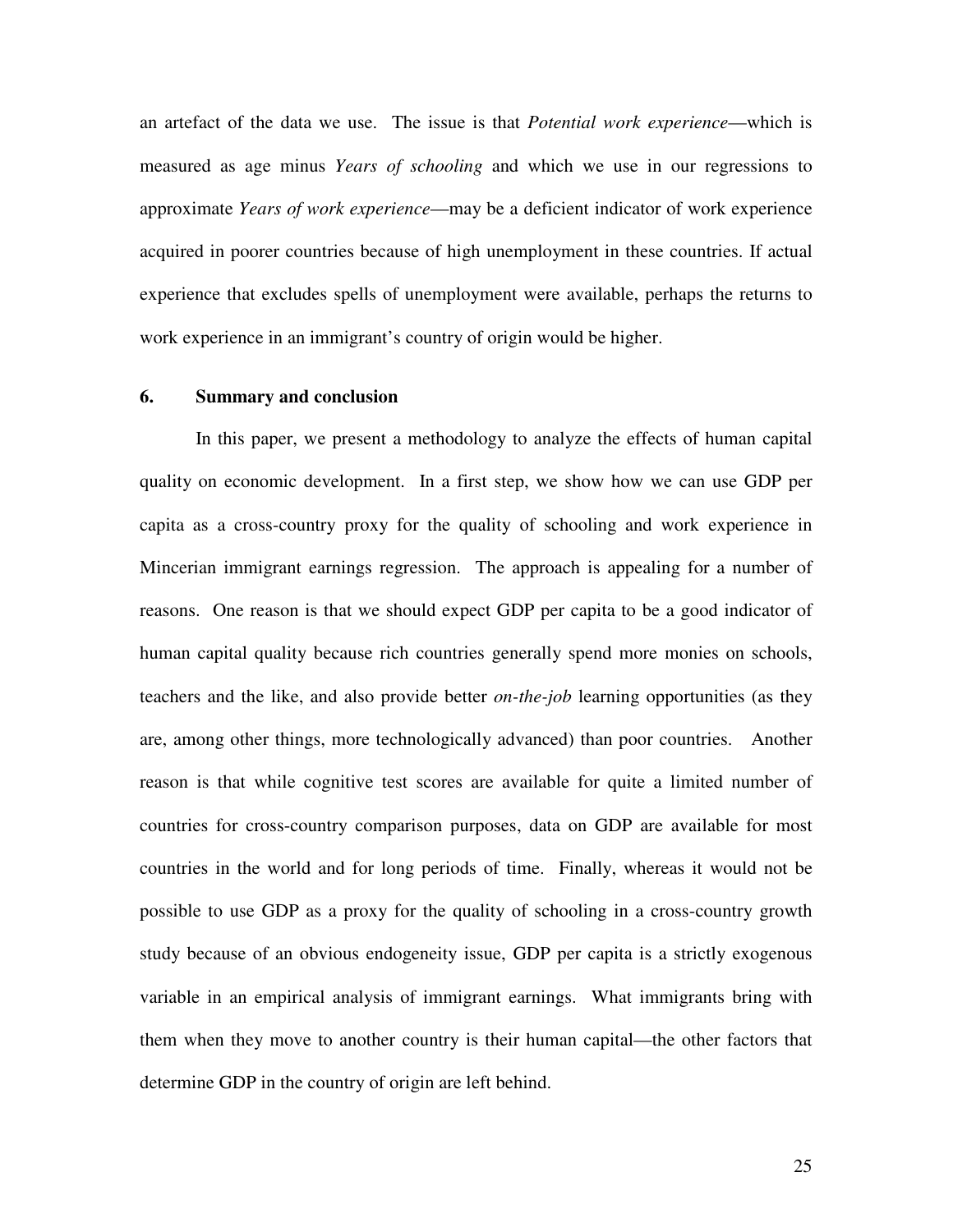In a second step, we estimate our earnings regression using data on GDP per capita from the Heston, Summers and Aten's (2009) Penn World Tables and data on Canadian immigrant earnings, human capital and other characteristics from the Statistics Canada 2006 Census Microdata Masterfile. Key to our modeling is allowing interactions between our human capital quality indicator (that is, *Relative GDP per capita*) and the *Years of schooling* and the *Years of work experience* variables in our immigrant earnings regressions. The fact that the regression coefficients associated with these interaction terms are much more economically and statistically significant than the *Relative GDP per capita* direct effect regression coefficient (as in Borjas, 1987) should convince even the most sceptic reader that GDP per capita captures something related to the quality of education and work experience.

 In a third step, we translate the estimated returns to quality-adjusted schooling and quality-adjusted work experience into aggregate effects in a cross-country growth accounting framework. We find that combining the quality adjustments for both schooling and work experience leads to human capital quality adjustments that are larger than those previously found in the literature. Perhaps more importantly though, we find that, quantitatively speaking, the quality of work experience plays a much bigger role in explaining differences in economic development than the quality of schooling.

 As emphasized by Hanushek and Woessmann, (2008), one of the key facts revealed by recent economic development experiences is that improvements in the quantity of education have not always yielded the expected progress in terms of economic well being. They convincingly argue that the quality of schooling should also be improved. The results of our analysis confirm their diagnostic: differences in the quality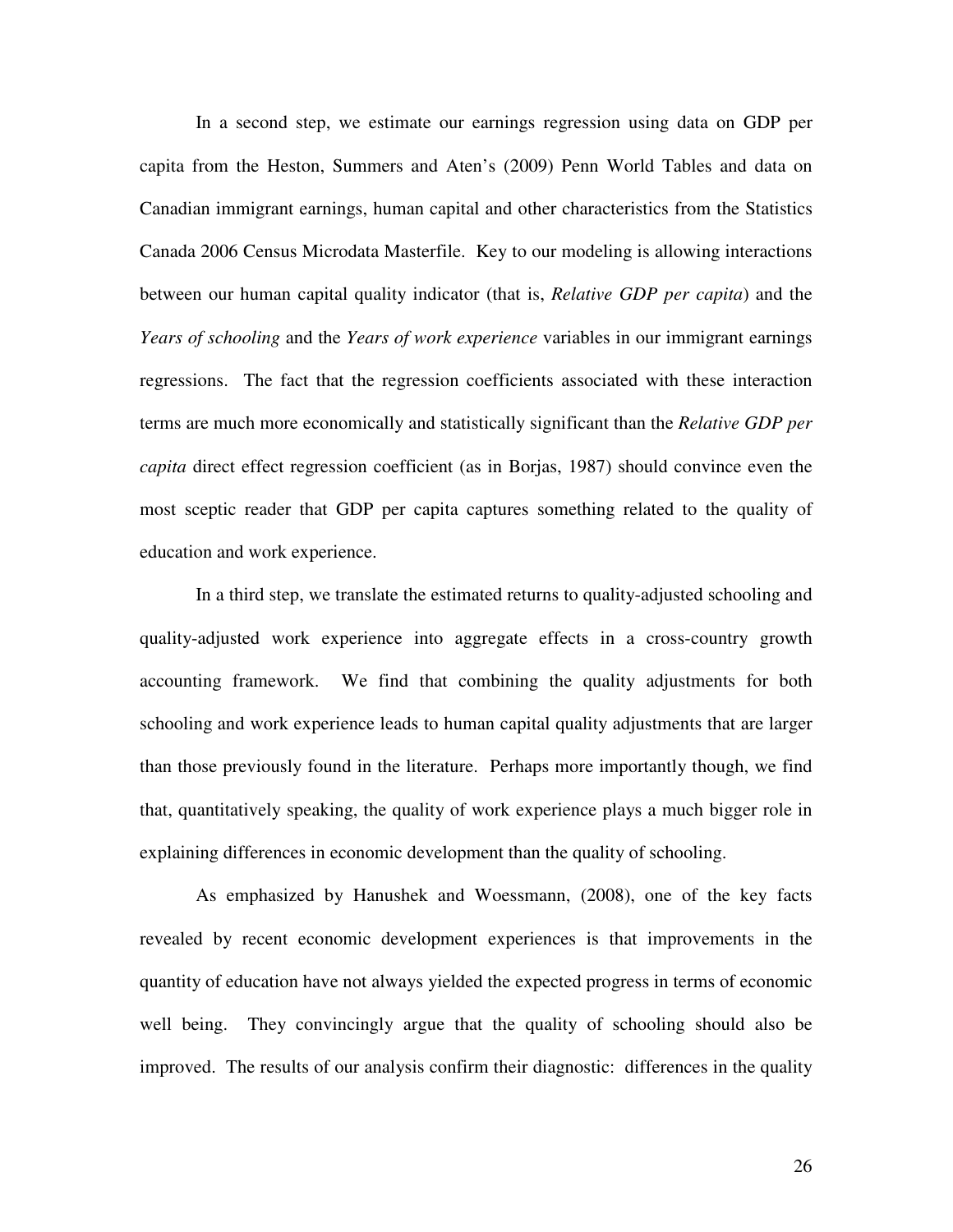of schooling are substantial between rich and poor countries. However, our analysis also highlights another potential explanation for the weak impact of improving schooling on economic wellbeing in poor countries: the low quality of work experience in those countries. In fact, we estimate that quantitatively speaking, the quality of work experience has a greater impact than the quality of schooling in explaining economic development gaps. Improving schooling quantity and quality would certainly improve the stock of human capital in poor countries. However, improving the quality of work experience might achieve even more. Our results thus introduce the notion that, ideally, from a human capital point of view, an economic development process should be balanced: it should be characterized by simultaneous improvements in both schooling and labour market experience.

Finally, our results might shed new light on our understandings of the international transferability of human capital (see for example, Chiswick and Miller, 2008). The return to education and work experience of Canadian immigrants appears to be affected by the degree of economic development in their country of origin. The weak transferability of human capital (abstracting from language skills) might result from quality differences in the human capital formation process.

### **References**

- Arrow, Kenneth J. 1962. "The Economic Implications of Learning by Doing." *Review of Economic Studies* 29 (1):155-73.
- Barro, Robert J. and Jong-Wha Lee 1993. "International Comparisons of Educational Attainment." *Journal of Monetary Economics* 32(3):363-394.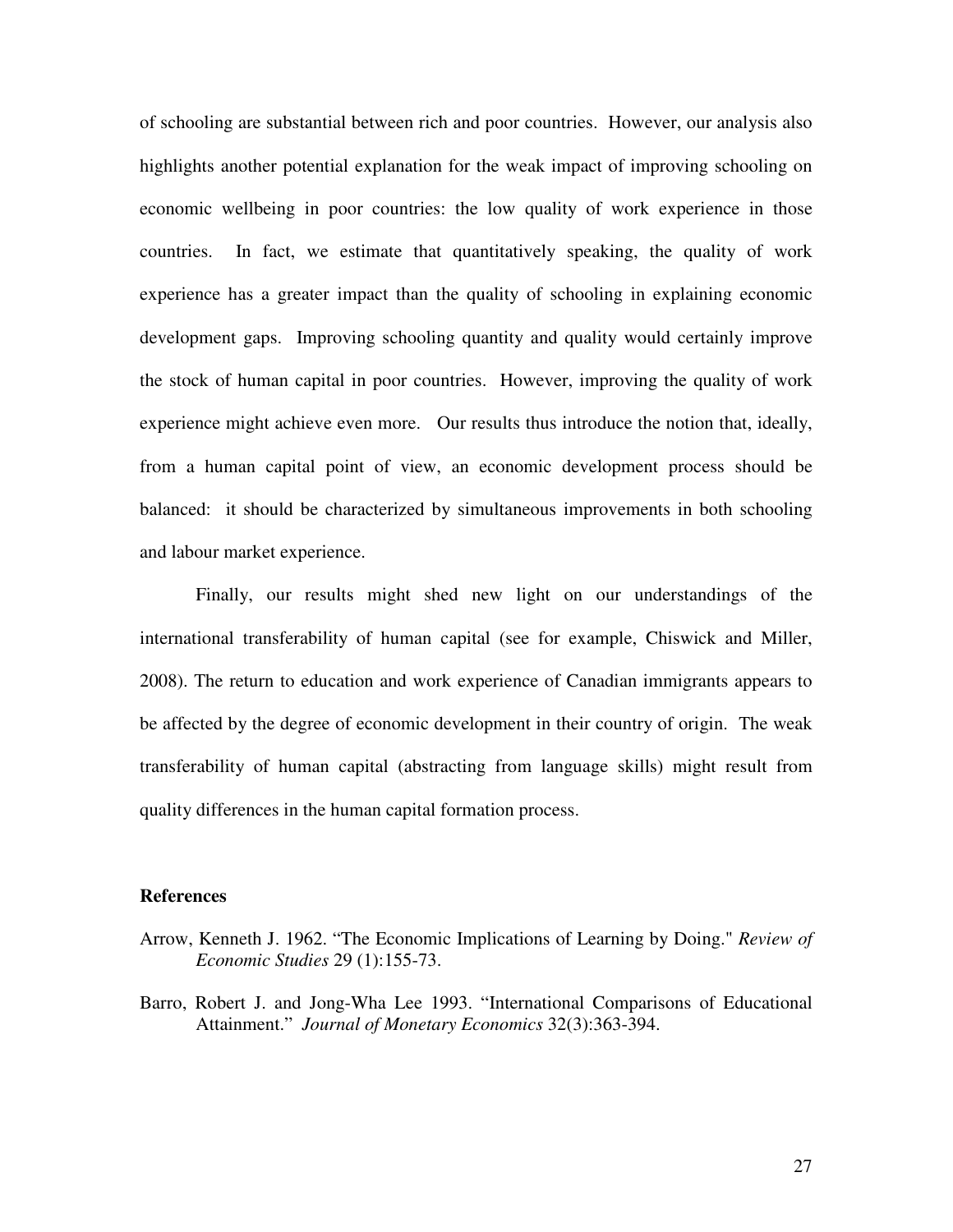- Barro, Robert J. and Jong-Wha Lee 2001. "International Comparisons of Educational Attainment: Updates and Implications." *Oxford Economic Papers* 53(3):541- 563.
- Bloom, Nick and John Van Reenen 2007. "Measuring and explaining management practices across firms and countries." *Quarterly journal of economics* 122 (4):1351-1408.
- Bloom, Nick and John Van Reenen 2010. "Human resource management and productivity." in Orley Ashenfelter and David Card, eds. *Handbook of labor economics*. Elsevier.
- Bonikowska, Aneta, David Green and W. Craig Riddell 2008. *Literacy and the Labour Market: Cognitive Skills and Immigrant Earnings*. Catalogue no. 89-552-M, Research Report No. 20. Ottawa: Statistics Canada.
- Borjas, George J. 1987. "Self-selection and the earnings of immigrants." *American Economic Review* 77(4):531-553.
- Chiswick, Barry R. and Paul W. Miller 2009. "The international transferability of immigrants' human capital."*Economics of Education Review*, 28(2):162-169.
- Coulombe, Serge and Jean-François Tremblay 2006. "Literacy and Growth," *B.E. Journals in Macroeconomics* Vol. 6, No. 2, pp. 1-32.
- Coulombe, Serge and Jean-François Tremblay 2009. "Migration and Skills Disparities across the Canadian Provinces." *Regional Studies* 43(1):5-18.
- Coulombe, Serge, Jean-François Tremblay, and Sylvie Marchand. 2004. *Literacy Scores, Human Capital and Growth across Fourteen OECD Countries*. Ottawa: Statistics Canada.
- De la Fuente, Angel and Rafael Domenech 2006, "Human Capital in Growth Regressions: How much Difference Does Data Quality Make?", *Journal of the European Economic Association* 4(1):1-36.
- Hall, Robert E. and Charles I. Jones 2000. "Why do some countries produce so much more output per worker than others?" *Quarterly Journal of Economics* 115(1):103-116.
- Hanushek, Eric A. 2003. "The Failure of Input-Based Schooling Policies." *Economic Journal* 113(485):F64-F98.
- Hanushek, Eric A. and Dennis D. Kimko 2000. "Schooling, Labor-Force Quality, and the Growth of Nations." *American Economic Review* 90(5):1184-1208.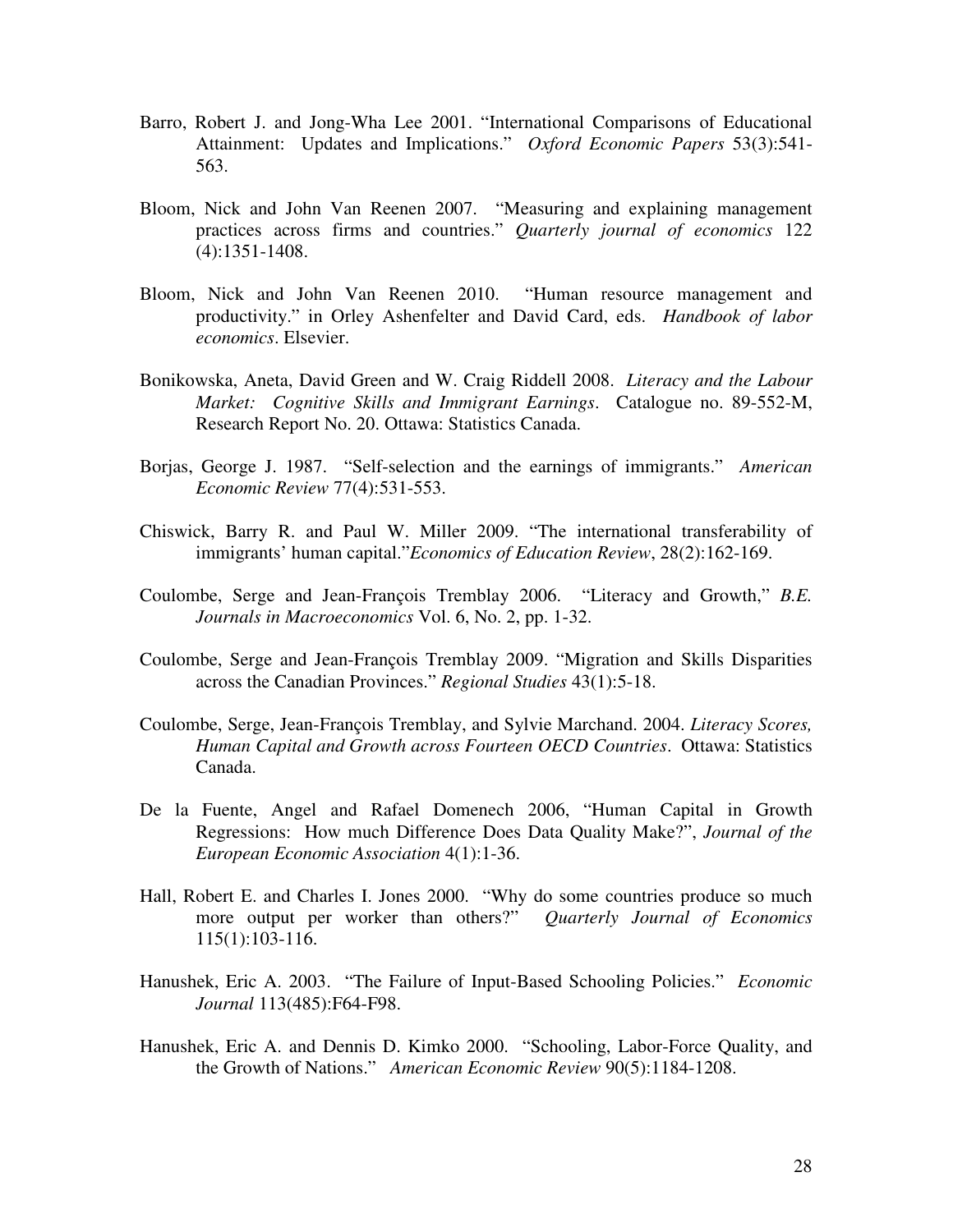- Hanushek, Eric A. and Luger Woessmann 2008. "The Role of Cognitive Skills in Economic Development." *Journal of Economic Literature* 46(3):607-668.
- Heston, Alton, Robert Summers and Bettina Aten 2009, "Penn World Table Version 6.3." *Center for International Comparisons of Production, Income and Prices*. University of Pennsylvania.
- Klenow, Peter J. and Andrés Rodriguez-Clare 1997. "The Neoclassical Revival in Growth Economics: Has It Gone Too Far?" in Ben S. Bernanke and Julio J. Rotemberg, eds. *NBER macroeconomis annual 1997*. Cambridge, MA: MIT Press, pp. 83-103.
- Mincer, Jacob 1974. *Schooling, experience and earnings*. New York: National Bureau of Economics Research.
- Mankiw, N. Gregory, David Romer and David N. Weil 1992. "A Contribution to the Empirics of Economic Growth." *Quarterly Journal of Economics* 107(2):407- 437.
- Romer, Paul 1986. "Increasing Returns and Long-Run Growth." *Journal of Political Economy* 94(5):1002-1037.
- Statistics Canada. 2009. Immigration in Canada: A Portrait of the Foreign-born Population, 2006 Census: Immigration: Driver of population growth. Accessed August 1, 2011 at http://www12.statcan.ca/census-recensement/2006/as-sa/97- 557/p2-eng.cfm.
- Sweetman, Arthur 2004. *Immigrant Source Country Educational Quality and Canadian Labour Market Outcomes Catalogue*. No. 11F0019MIE Research Report No. 234. Ottawa: Statistics Canada.

### **APPENDIX A**

#### **DATA DESCRIPTION**

#### **Dependent variable**

Our dependent variable is the natural logarithm of weekly earning. Weekly earning is calculated as wages and salaries reported for 2005 divided by the number of weeks worked in 2005.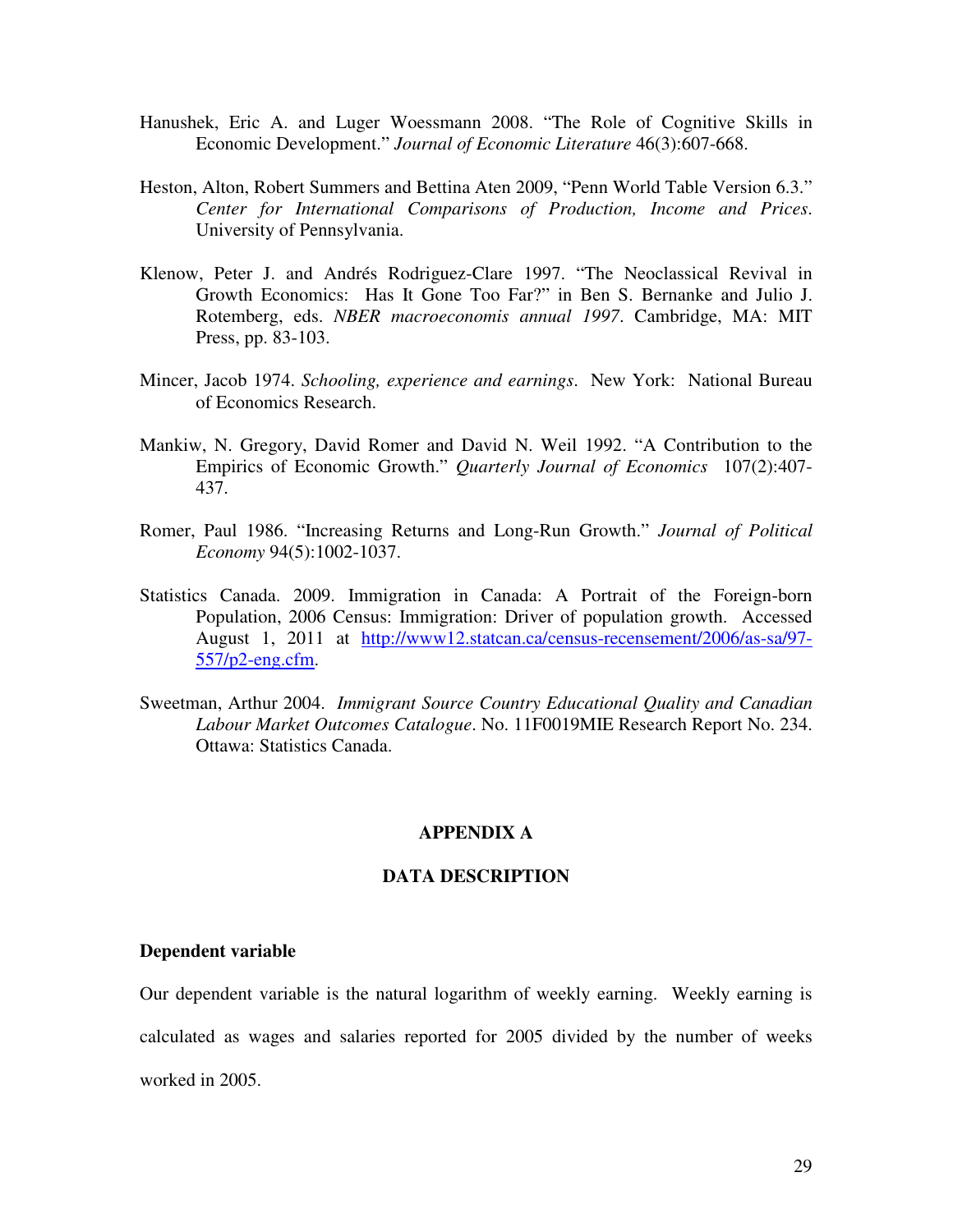Some restrictions were applied to eliminate very small and very large values of earnings. Observations with annual wages less than \$1000 and less than \$2 per hour in the reference week were removed. The sample was also restricted to individuals who had obtained their (post-secondary) highest certificate, diploma or degree in their country of origin according to the *Location of study* variable in the 2006 census. For individuals without post-secondary certificate, diploma or degree, we assumed that they had acquired their education in their country of origin except if they had immigrated to Canada before they turned 18, in which case we assumed they had completed their education in Canada (and therefore were excluded from the sample).

#### **Independent variables**

We allow earnings to vary by a fixed effect across Canada. We control for six regions: the Atlantic Provinces, Quebec, Ontario (the reference category), the Prairies, Alberta and British Columbia.

The 2006 census does not provide a value for *Years of schooling*. To compute this value we use the information provided on the highest certificate, degree or diploma obtained in the way described in Table A1. In the census, the variable location of study is reported only for individuals who have completed a postsecondary certificate, diploma or degree.

*Potential experience* is defined as *Age* minus *Years of schooling* minus 6. *Foreign experience* is measured as potential experience minus *Years since migration*, where *Years since migration* is calculated as 2005 minus the year the individual's year of immigration (that is, the year landed immigrant status was first granted). Domestic experience is defined as potential experience minus *foreign experience*.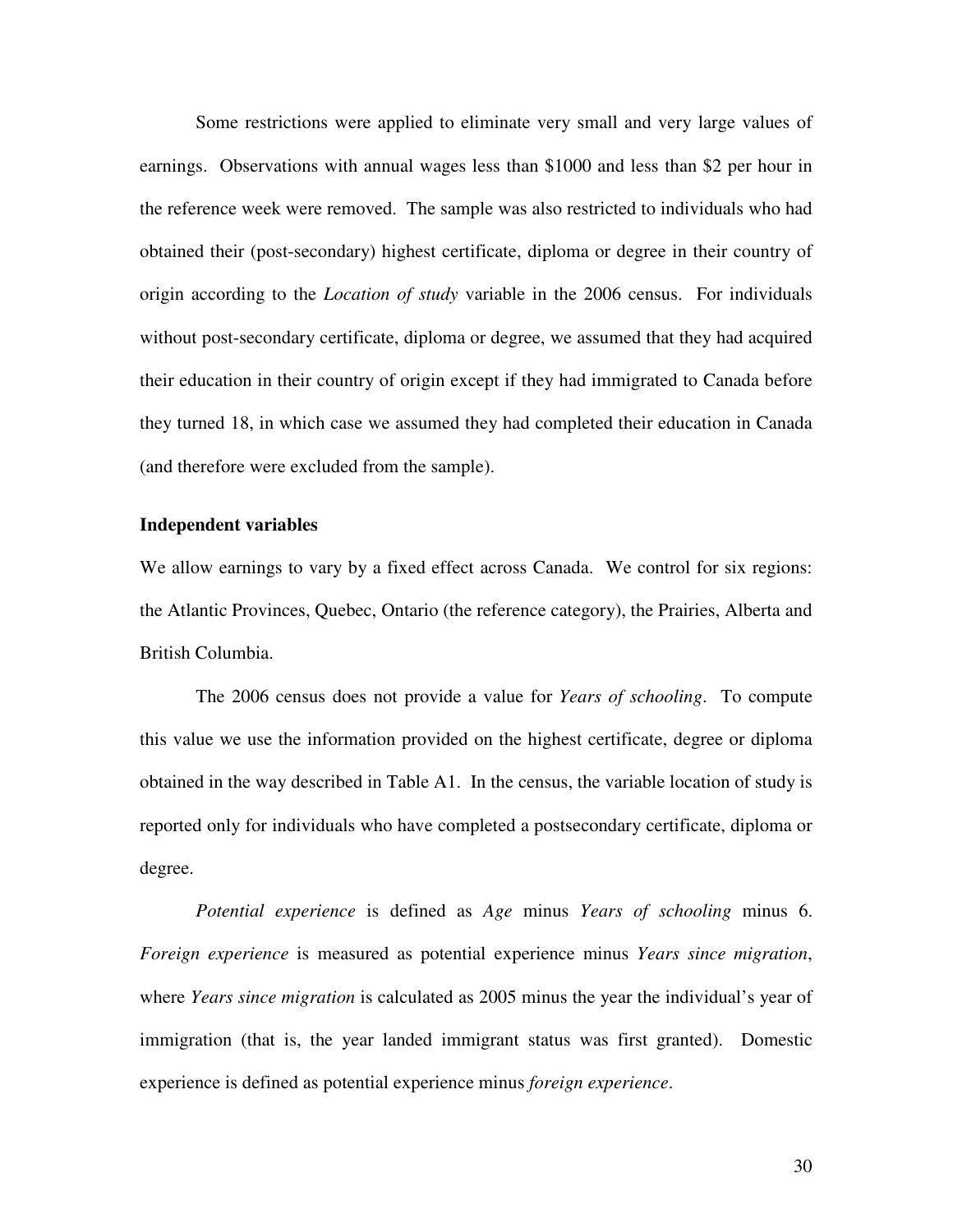For language skill, we use the variable *Knowledge of the official languages* (as evaluated by the respondents). The categories are (1) English only (the reference), (2) French only, (3) Both English and French, and (4) None of English and French.

| Highest certificate, degree or<br>diploma obtained | <b>Estimated years of schooling</b> |
|----------------------------------------------------|-------------------------------------|
| No certificate                                     | 8                                   |
| High school certificate                            | 12                                  |
| Trade, apprenticeship, college or                  |                                     |
| CEGEP certificates or diploma                      | 13                                  |
| from a program of three months                     |                                     |
| to less than one year                              |                                     |
| Trade, apprenticeship, college or                  |                                     |
| CEGEP certificates or diploma                      | 14                                  |
| from a program of one year to                      |                                     |
| two years                                          |                                     |
| University certificate or diploma                  | 15                                  |
| below bachelor level                               |                                     |
| University bachelor level                          | 16                                  |
| University certificate or diploma                  | 17                                  |
| above bachelor level                               |                                     |
| <b>Masters</b>                                     | 18                                  |
| Doctorate (including medicine,                     | 22                                  |
| dentistry and similar programs)                    |                                     |

**Table A1: Construction of Number of Years of Schooling Variable** 

Data on real GDP come from Heston, Summers, and Aten (2009) and is available for 188 countries (including Canada). *Relative GDP* is measured as the ratio of a tenyear moving average of an immigrant's country of origin real per-capita GDP and that of Canada, for the year the individual immigrated.

In some regressions, we used countries of origin as separate fixed effects. In those instances, we classified the countries as in Grenier and Nadeau (2010) where 48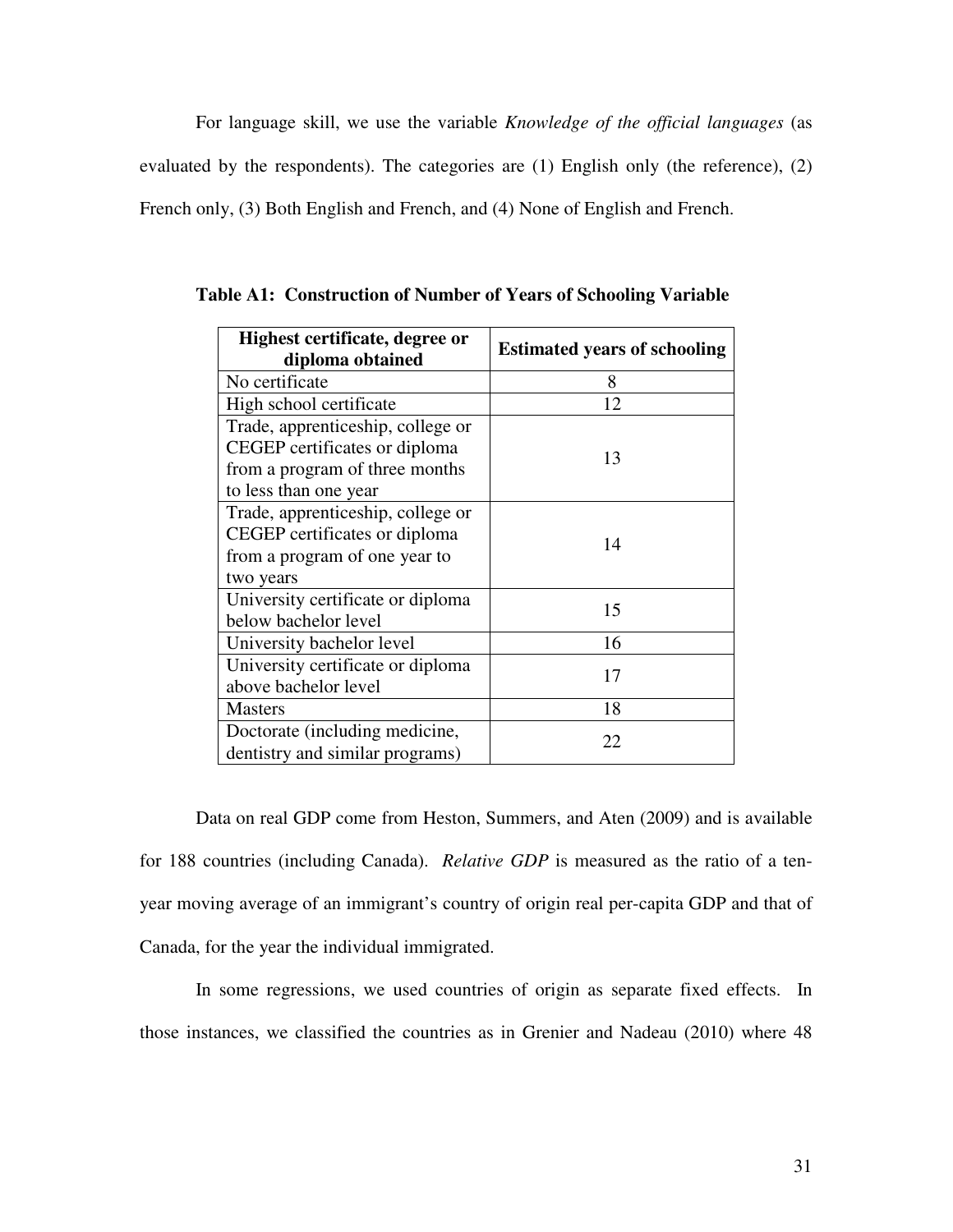countries or groups of countries are selected according to their importance as sources of immigration.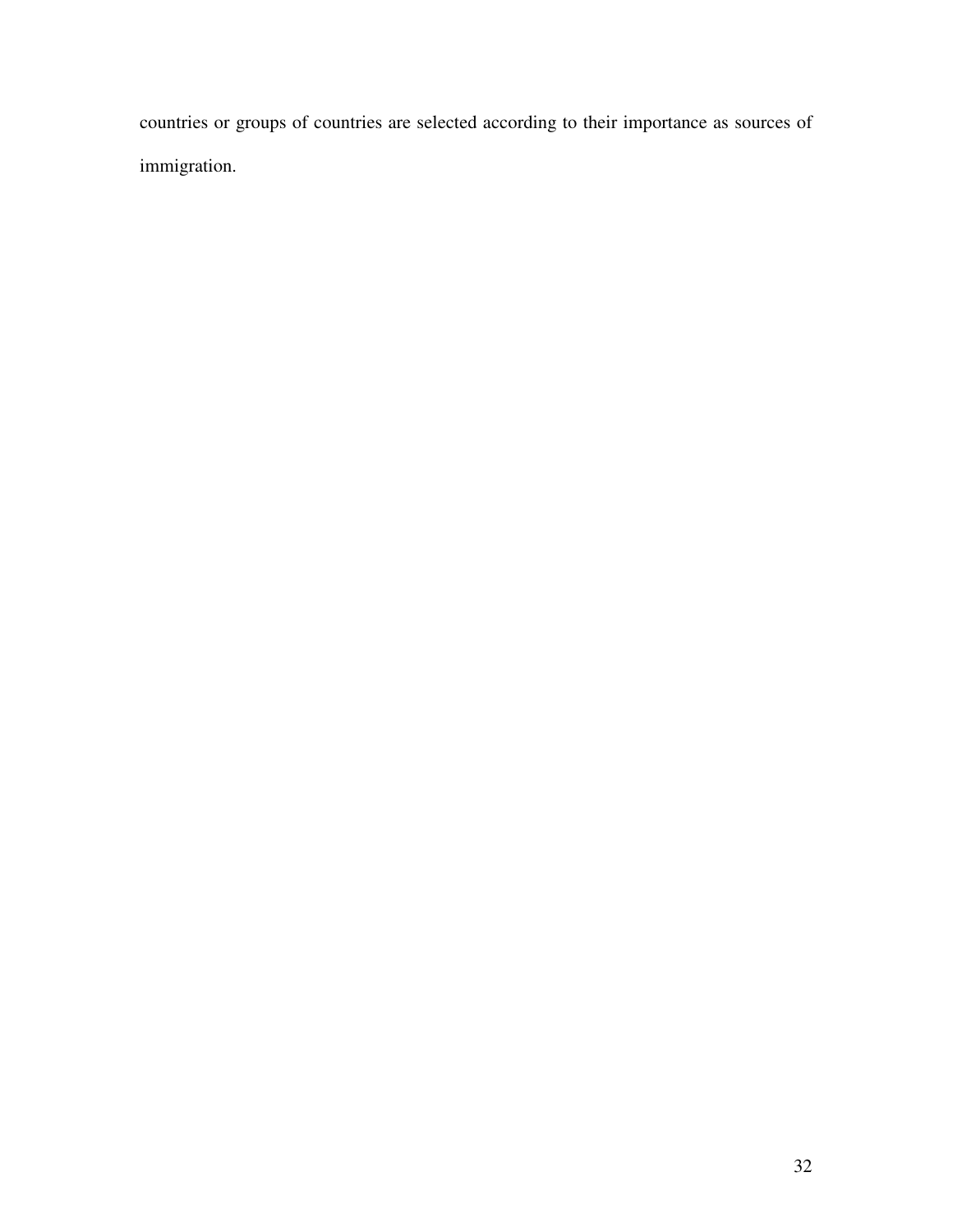## **Table 1**

# **Summary Statistics†**

|                                    | Canadian                          |                   |
|------------------------------------|-----------------------------------|-------------------|
|                                    | <b>Born</b><br><b>Individuals</b> | <b>Immigrants</b> |
| Weekly earnings                    | 1185.2                            | 1057.1            |
| Ln weekly earnings                 | 6.9                               | 6.8               |
| Years of schooling                 | 13.3                              | 14.0              |
| Total potential experience (years) | 21.6                              | 25.2              |
| Domestic                           | 21.6                              | 13.7              |
| Foreign                            | n.a.                              | 11.5              |
| Real GDP per capita ratio          | n.a.                              | 0.35              |
| Sample size                        | 585,295                           | 57,065            |

<sup>†</sup>
Full-time, full-year working males between 18 and 64. Immigrants are defined as having obtained their highest diploma in their country of origin. *Source*: Calculations from Statistics Canada 2006 census data.

| Table 2                                                                 |  |
|-------------------------------------------------------------------------|--|
| Returns to Years of Schooling and Years of Work Experience <sup>†</sup> |  |

| <b>Estimated Coefficients<sup>#</sup></b>                     |               | <b>Immigrants</b><br>$(n = 57,065)$                            |                                                                   |                                                             |                                                                   |                                                                   |                                                      |
|---------------------------------------------------------------|---------------|----------------------------------------------------------------|-------------------------------------------------------------------|-------------------------------------------------------------|-------------------------------------------------------------------|-------------------------------------------------------------------|------------------------------------------------------|
| <b>Canadian Born</b><br><b>Individuals</b><br>$(n = 585,295)$ |               | Model $1^{\dagger\dagger}$<br>(no<br>difference in<br>quality) | <b>Model 2</b><br>$(Model 1 +$<br>domestic<br>work<br>experience) | <b>Model 3</b><br>$(Model 2 +$<br>direct effect<br>of $q$ ) | <b>Model 4</b><br>$(Model 3 +$<br>interaction<br>effects of $q$ ) | Model 5<br>$(Model 4 +$<br>country of<br>origin fixed<br>effects) | Model 6<br>$(Model 5 -$<br>direct effect<br>of $q$ ) |
| $a_l(q)$                                                      |               |                                                                |                                                                   | 0.136(46.)                                                  | $-0.028(2.0)$                                                     | $-0.026(1.6)$                                                     |                                                      |
| $\alpha_2(s)$                                                 | 0.087(281)    | 0.061(65.)                                                     | 0.060(65.)                                                        | 0.058(64.)                                                  | 0.072(44.)                                                        | 0.067(39.)                                                        | 0.066(51.)                                           |
| $\alpha_3$ (sq)                                               |               |                                                                |                                                                   |                                                             | 0.009(11.)                                                        | 0.008(8.7)                                                        | 0.007(12.)                                           |
| $\beta_1(x_f)$                                                |               | 0.027(22.)                                                     | 0.022(15.)                                                        | 0.022(16.)                                                  | 0.029(14.)                                                        | 0.035(16.)                                                        | 0.035(17.)                                           |
| $\beta_2(x_f^2)$                                              |               | $-0.031(13.)$                                                  | $-0.053(16.)$                                                     | $-0.055(17)$                                                | $-0.042(7.2)$                                                     | $-0.067(11)$                                                      | $-0.066(11)$                                         |
| $\beta_3(x,q)$                                                |               |                                                                |                                                                   |                                                             | 0.003(3.8)                                                        | 0.006(6.6)                                                        | 0.006(6.5)                                           |
| $\beta_4(x_f^2q)$                                             |               |                                                                |                                                                   |                                                             | 0.032(8.4)                                                        | $-0.009(0.2)$                                                     | $-0.003(0.1)$                                        |
| $\beta_5(x_f^2q^2)$                                           |               |                                                                |                                                                   |                                                             | 0.011(13.)                                                        | 0.002(1.8)                                                        | 0.002(1.9)                                           |
| $\beta_6(x_d)$                                                | 0.059(211)    | 0.027(22.)                                                     | 0.041(31.)                                                        | 0.038(30.)                                                  | 0.038(29.)                                                        | 0.041(30.)                                                        | 0.041(30.)                                           |
| $\beta_7(x_d^2)$                                              | $-0.095(149)$ | $-0.031(13.)$                                                  | $-0.055(19)$                                                      | $-0.061(21.)$                                               | $-0.057(20.)$                                                     | $-0.069(23.)$                                                     | $-0.069(23.)$                                        |
| $\beta_8(x_dx_f)$                                             |               | $-0.031(13.)$                                                  | $-0.069(13.)$                                                     | $-0.072(14.)$                                               | $-0.077(12.)$                                                     | $-0.107(16.)$                                                     | $-0.107(16.)$                                        |
| $\beta_9(x_d x_q q)$                                          |               |                                                                |                                                                   |                                                             | $-0.002(0.6)$                                                     | $-0.014(4.6)$                                                     | $-0.014(4.9)$                                        |
| $R^2$                                                         | 0.278         | 0.150                                                          | 0.189                                                             | 0.231                                                       | 0.237                                                             | 0.271                                                             | 0.271                                                |

**†**Absolute t-ratio in parentheses. The dependent variable is ln (*weekly earnings*). Also included in regressions are five regions of residence indicators, three language spoken indicators and, *in Model 5*and *Model 6*, 47 immigrant country of origin dummy variables.

<sup>‡</sup>Associated independent variables are between parentheses. The estimated returns to variables in  $x^2$  have been multiplied by 100.

<sup>††</sup>In Model 1, the return to foreign work experience is assumed to be the same as the return to domestic work experience.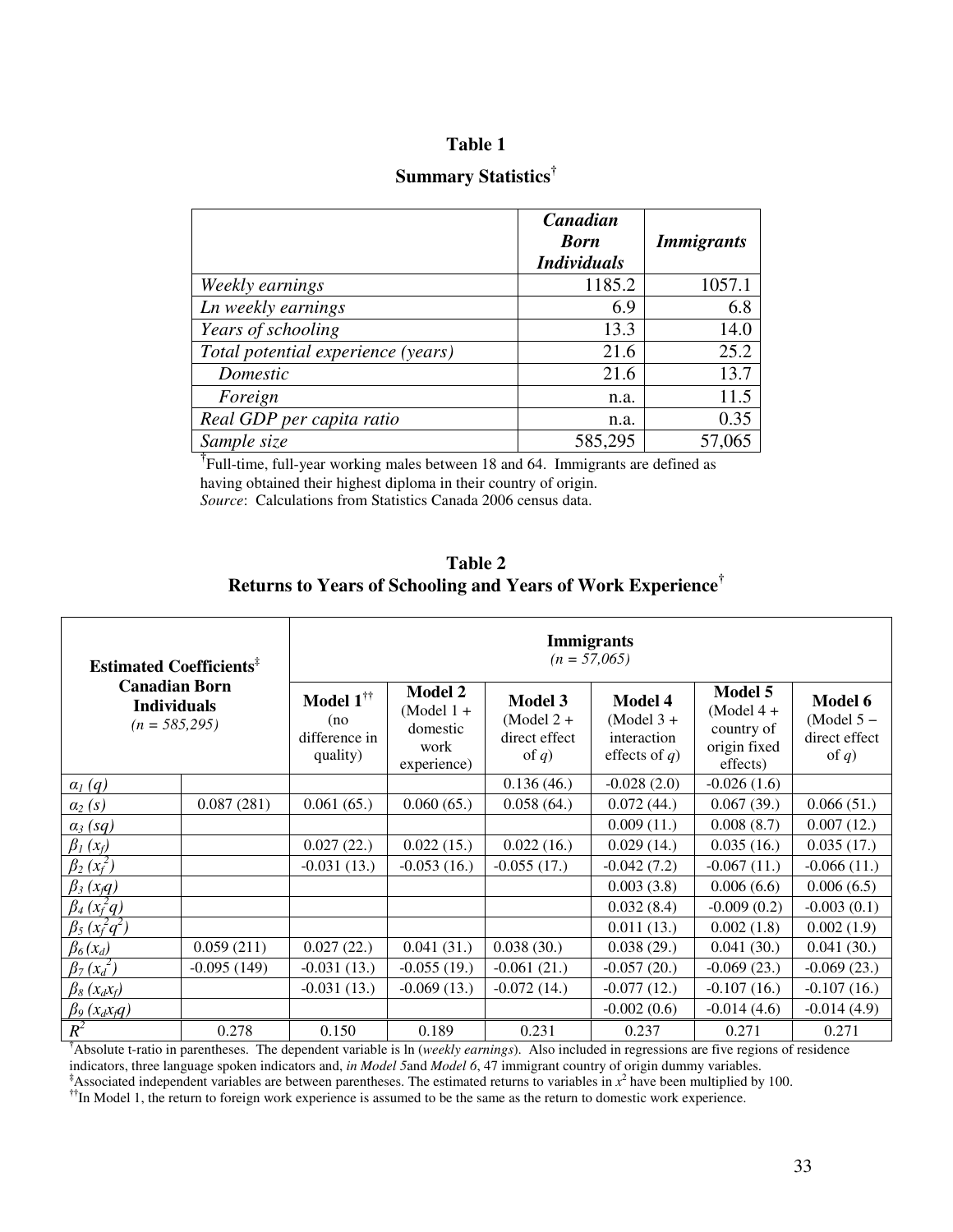| <b>GDP</b> per Capita     |                  | Change in GDP per Capita if same Human<br>Capital Quality as Canada's (in percent) <sup><math>\bar{ }</math></sup> |        |        |  |
|---------------------------|------------------|--------------------------------------------------------------------------------------------------------------------|--------|--------|--|
| (relative to<br>Canada)   | Years of         | <b>Potential Years of Work</b><br><i>Experience</i>                                                                |        |        |  |
|                           | <b>Schooling</b> | 20                                                                                                                 | 25     | 30     |  |
|                           | 4                | 37.0                                                                                                               | 41.9   | 45.9   |  |
| 0.05<br>(e.g., Uganda)    | 8                | 45.4                                                                                                               | 50.3   | 54.3   |  |
|                           | 12               | 53.8                                                                                                               | 58.7   | 62.7   |  |
| 0.10<br>(e.g., India)     | 4                | 29.6                                                                                                               | 34.1   | 38.0   |  |
|                           | 8                | 36.1                                                                                                               | 40.5   | 44.4   |  |
|                           | 12               | 42.6                                                                                                               | 47.0   | 50.9   |  |
|                           | 4                | 9.8                                                                                                                | 11.6   | 13.3   |  |
| 0.50<br>(e.g., Argentina) | 8                | 11.7                                                                                                               | 13.5   | 15.3   |  |
|                           | 12               | 13.7                                                                                                               | 15.5   | 17.2   |  |
| 1.25<br>(e.g., U.S.)      | 4                | $-3.3$                                                                                                             | $-4.0$ | $-4.6$ |  |
|                           | 8                | $-3.9$                                                                                                             | $-4.6$ | $-5.3$ |  |
|                           | 12               | $-4.6$                                                                                                             | $-5.2$ | $-5.9$ |  |

**Table 3 Impact of Differences in Human Capital Quality on GDP per Capita** 

**†** Figures in the table are natural logarithm percentage points corresponding to  $\Delta y(j,k)$ <sup>*g*</sup> (see equation (12))estimated using the coefficients of *Model* 6<sup>in</sup> Table 2 multiplied by -100.

| Table 4                                                                       |
|-------------------------------------------------------------------------------|
| <b>Impact of Differences in Human Capital Quality on GDP per Capita Ratio</b> |

|                               | GDP per Capita Ratio if same Human Capital |                          |        |        |  |
|-------------------------------|--------------------------------------------|--------------------------|--------|--------|--|
|                               | Quality as Canada's <sup>†</sup>           |                          |        |        |  |
| <b>GDP</b> per Capita Ratio   | <b>Potential Years of Work</b><br>Years of |                          |        |        |  |
|                               | <b>Schooling</b>                           | <i><b>Experience</b></i> |        |        |  |
|                               |                                            | 20                       | 25     | 30     |  |
|                               | 4                                          | 14.6:1                   | 14.1:1 | 13.7:1 |  |
| 20:1                          | 8                                          | 13.8:1                   | 13.3:1 | 13.0:1 |  |
| (e.g., Canada: Uganda)        | 12                                         | 13.0:1                   | 12.6:1 | 12.3:1 |  |
| 10:1<br>(e.g., Canada: India) | $\overline{4}$                             | 7.71:1                   | 7.46:1 | 7.25:1 |  |
|                               | 8                                          | 7.35:1                   | 7.12:1 | 6.92:1 |  |
|                               | 12                                         | 7.01:1                   | 6.80:1 | 6.63:1 |  |
| 2:1                           | $\overline{4}$                             | 1.82:1                   | 1.79:1 | 1.76:1 |  |
| (e.g., Canada:                | 8                                          | 1.79:1                   | 1.76:1 | 1.73:1 |  |
| Argentina)                    | 12                                         | 1.76:1                   | 1.73:1 | 1.71:1 |  |
| 0.8:1<br>(e.g., Canada: U.S.) | $\overline{4}$                             | 0.83:1                   | 0.83:1 | 0.84:1 |  |
|                               | 8                                          | 0.83:1                   | 0.84:1 | 0.84:1 |  |
|                               | 12                                         | 0.84:1                   | 0.84:1 | 0.85:1 |  |

**†** Figures in the table are calculated as *GDP per Capita Ratio* divided by (1+∆*y(j,k)<sup>q</sup>* ) where ∆*y(j,k)q* is defined by equation (12) and estimated using the coefficients of *Model 6* in Table 2.